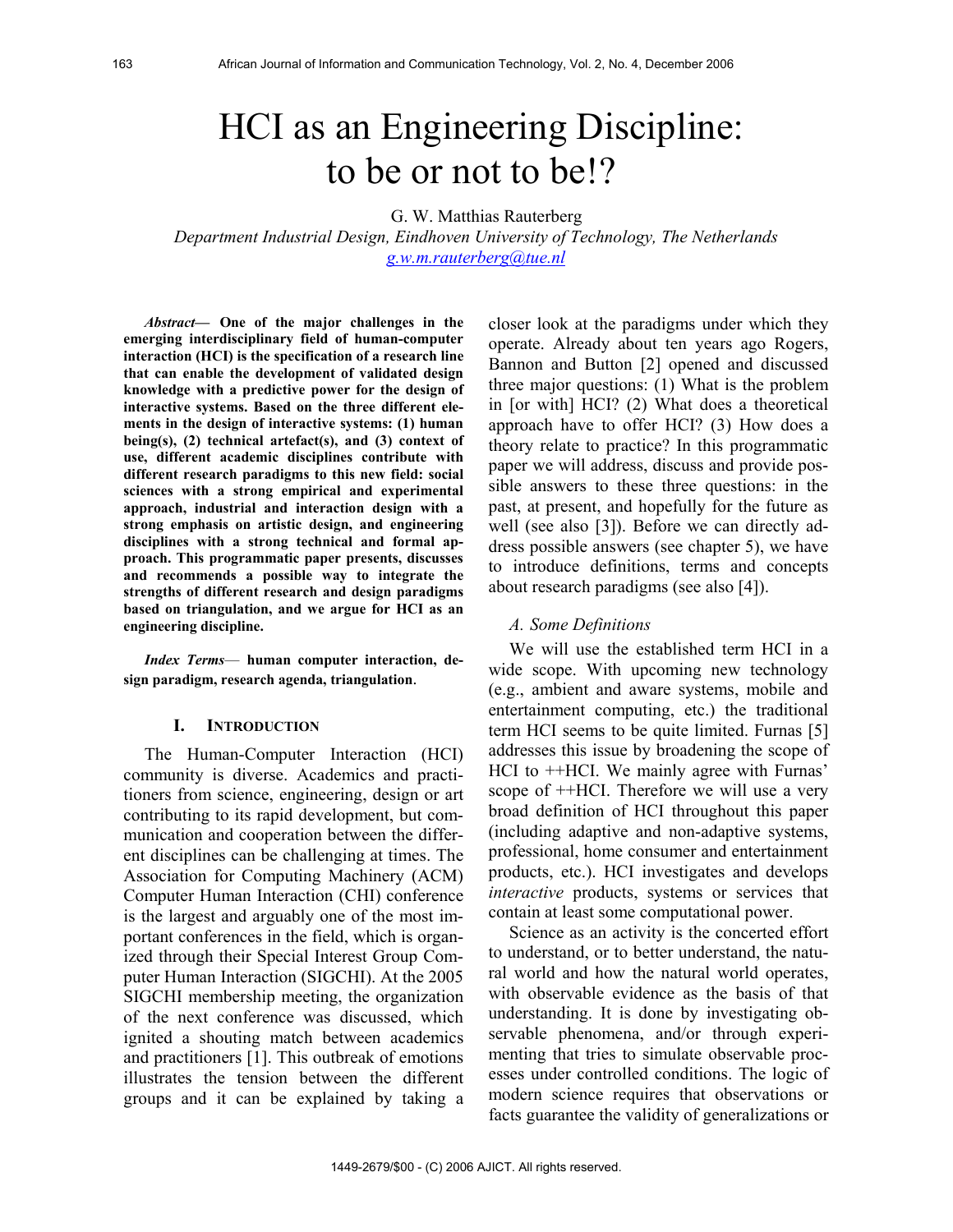theories [6]. Science is not art; because art is largely an individual's effort to communicate his or her ideas or feelings in an implicit manner via artefacts. On the contrary, science is a group effort to explicitly describe and understand reality. Science is not technology either. Although science can lead to technology, and it uses technology, it is *knowledge* by nature [7]. Following van Aken [8] we shall use the "term 'scientific' like the German 'wissenschaftlich' or the Dutch 'wetenschappelijk', meaning 'according to sound academic standards.' Thus, its meaning is not confined to the natural sciences" (p. 242). We will use the term *science* to describe *research* in the positivistic paradigm only, and we will use the term *academia* to describe the whole.

According to Merriam Webster's online dictionary1 , *'engineering'* is defined as: (1) the activities or function of an engineer; (2a) the application of science and mathematics by which the properties of matter and the sources of energy in nature are made useful to people; (2b) the design and manufacture of complex products (e.g., software engineering); and (3) calculated manipulation or direction (as of behaviour). We will mainly refer to definition part (2a) and (2b) further on. *Academic research* consists of 'science', 'engineering', and other activities according to sound academic standards.

## *B. How a Discipline Develops*

All over the world, research communities are contributing to the growing area of HCI, based on the context in which each community is established (e.g., art, industrial design, computing science, software engineering, electrical and mechanical engineering, psychology, sociology, ethnology, etc.). The survival of these communities depends on their abilities to adapt to their environment, and to which extent the whole interdisciplinary research arena can be established as such. Nowadays, several stakeholders are requiring more interdisciplinary research than in the past [9]. HCI is by nature interdisciplinary, and started almost 30 to 50 years ago [10], [11]. What are the main theories, artefacts, and

methods developed until now? What are the remaining challenges for HCI?

In this paper we try to offer a broad and ambitious view to continue a discussion about the possible academic future of HCI. We will begin by describing some aspects of how academic disciplines can evolve, which the relevant phases are, and what the possible requirements are that have to be fulfilled. In the next step we discuss the relevant paradigms and discuss how the different paradigms could be merged into a necessary new one. In the final part of this paper we present a general concept in which interdisciplinary research for HCI may benefit from a structured approach via triangulation.

Böhme, Van den Daele, Hohlfeld, Krohn and Schäfer [12] differentiate three phases of development in academic disciplines: (1) *Explorative phase*: "Methods are predominantly inductive in character, and research is determined by strategies aimed at classification... The dynamics of the field are characterized more by discovery than explanation. The fine structure of the objects of study remains largely unknown, and is handled in a manner closely paralleling cybernetics' famous 'black box'. The scientist knows the relevant input and outputs − but what goes on between remains a mystery". (2) *Paradigmatic phase*: "The onset of the paradigmatic phase is marked by the emergence of a theoretical approach which is able to organize the field. The introduction and elaboration of this approach represents a theoretical development with a definitive end. ... The theoretical dynamic of the paradigmatic phase is evidently one which can come to a conclusion − that is, can lead to mature theories which contain a fundamental, and in certain respects a conclusive, understanding of the discipline's research object". (3) *Post-paradigmatic phase*: "Where the organizing theories of scientific disciplines are clearly formulated and comprehensive, the possibilities of revolutionary changes or spectacular generalizations of their basic principles are commensurably reduced. Instead, the dynamics of theoretical development will be determined by the application of paradigmatic theories for the explanation of complex systems which can be subsumed within them" (pp. 6-9). Although Masterman

<sup>&</sup>lt;sup>1</sup> See at <u>http://www.m-w.com/dictionary/engineering</u>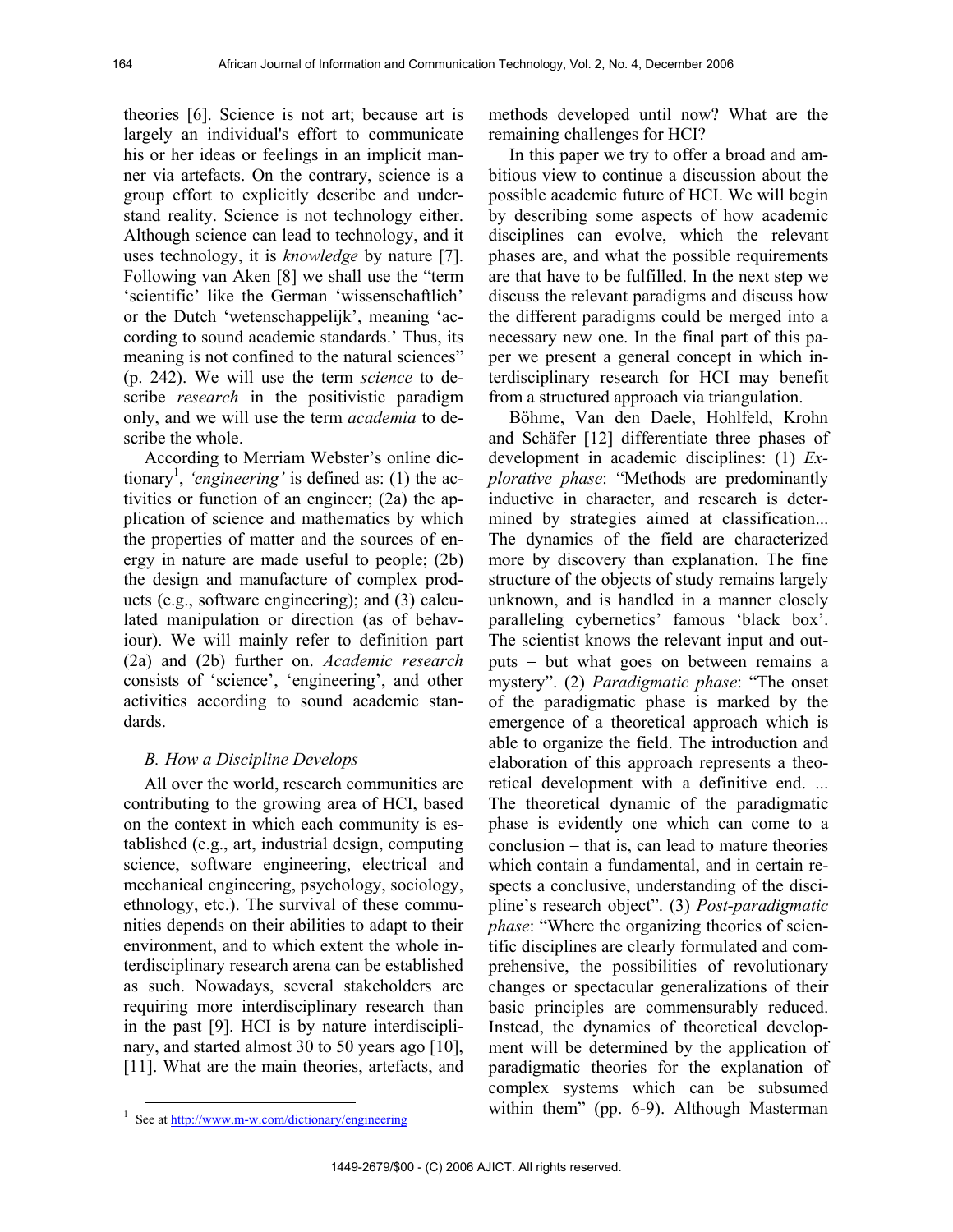[13] could identify 21 different meanings of Kuhn's term 'paradigm', we will still use this fuzzy term to refer to the epistemological basis of a research community.

# *C. HCI: Looking Back*

It seems obvious that the present state of affairs for the interdisciplinary field of HCI is in the explorative phase  $(14)$ , p. 45), though it may be able to move on to the paradigmatic phase in the future. This statement does not necessarily exclude the possibility that different research communities contributing to HCI are already in a paradigmatic, or even in a postparadigmatic phase. According to Grudin [15], the origin of HCI can be located between human factors and ergonomics on the one hand [16], and software engineering on the other [17], without being merged with one of these two but cannibalising both. According to Hartson[18] HCI is "cross-disciplinary in its conduct and multidisciplinary in its roots, drawing on - synthesizing and adapting from - several other fields, including human factors (e.g., the roots for task analysis and designing for human error in HCI), ergonomics (e.g., the roots for design of devices, workstations, and work environments), cognitive psychology (e.g., the roots for user modelling), behavioural psychology and psychometrics (e.g., the roots of user performance metrics), systems engineering (e.g., the roots for much pre-design analysis), and computer science (e.g., the roots for graphical interfaces, software tools, and issues of software architecture)" (p. 103).

What were the main research topics of HCI in the past? Hunt [19] analysed 1374 papers published between 1990 and 1999 in leading international journals (e.g., ACM Transactions on Computer-Human Interaction, Behaviour and Information Technology, Human Computer Interaction, Interacting with Computers, International Journal of Human Computer Interaction, International Journal of Human Computer Studies, etc.). He categorized all papers as follows: knowledge-based systems and theory (18.6%), design theory and software engineering (13.7%), language interfaces, i.e., text, speech, hypertext, hypermedia (11.3%), computer mediated communication (8.1%), social,

cultural and health implications of computers  $(7.3\%)$ , system testing and evaluation  $(6.8\%)$ , menu, icons, and graphics (5.7%); all other 16 categories accounted for less than 5%. One interesting result should be mentioned: only 0.6% of all papers fall in the category 'HCI research issues' [19]. Clemmensen [20] analysed 17 years of research published in the journal 'Human Computer Interaction'. One of his major and important results is that the number of published papers based on 'hard science' (according to Newell and Card [21], [22]) has been decreasing since 1994. "This trend cannot be explained by a decreasing number of all empirical studies, …, where the number of theoretical studies for the first time after the first two years becomes higher than the number of empirical studies. These trends support Hartson's assumptions that theoretical studies play a significant role in the literature [18]. However, the decreasing tendency in the use of laboratory experiment indicates decreasing support to Hartson's claim that much of HCI theory comes from cognitive psychology" ([20], p. 272).

Since about 1990, several stakeholders have started to become concerned about the ongoing research, and some important discussions have taken place: CHI panel 1991 on 'HCI theory on trial' ([24]); INTERCHI workshop 1993 on 'rethinking theoretical frameworks for HCI' [2]; CHI workshop 1996 on 'educating HCI practitioners: evaluating what industry needs and what academia delivers' [23]; CHI workshop 2000 on 'national and international frameworks for collaboration between HCI research and practice' [26]; CHI panel 2002 on 'CHI $(a)$ 20: fighting our way from marginality to power' [27]. And these discussions continue today [1]. From the CHI 2002 panel two statements are worth quoting: one from Don Norman (in [27]) "We do not contribute anything of substance: we are critics, able to say what is wrong, unable to move a product line forward. … The Design profession flourishes because they do things, they create" (p. 689); and the other from Stuart Card "The second limitation [of HCI in the past, added by author] was insufficient foundations … The Chapanis National Research Council report found most non-experimental human factors methods were not adequately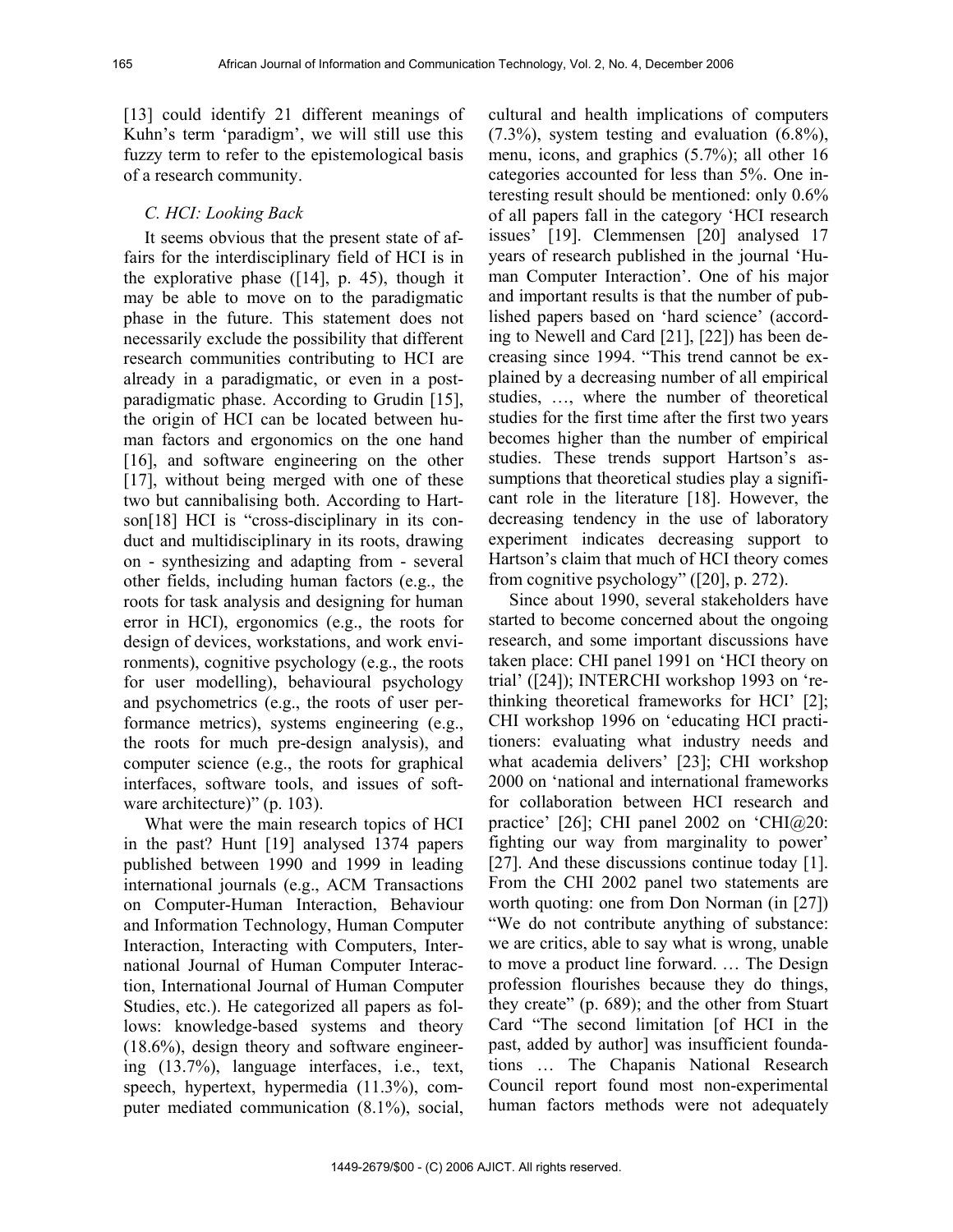validated …" (p. 690). Several papers reflect on the past performance of HCI: 'a preliminary analysis of the products of HCI research' [28]; 'toward an HCI research and practice agenda based on human needs and social responsibility' [29], 'HCI-whence and whither?' [11], 'HCI in the next millennium: supporting the world mind' [30], 'a reference task agenda for HCI' [31], and more recently 'crossing the divide' [15]. Despite all the concerns discussed, Grudin concludes: "I am optimistic about the future of scholarship and scientific communication" ([15], p. 23). On what foundation is this optimism based?

#### *D. HCI: Looking Forward*

Although it is not possible to design a new paradigm, this has to emerge from different activities with the aim to setup a research community. But it is still possible to look at the main boundaries that have to be taken into account to maximize the success for this kind of endeavour. The following main activities can be identified: (1) institutionalisation via research centres and groups in academia and industry; (2) networking via major international conferences (e.g., ACM CHI, IFIP INTERACT, HCI international, etc.); (3) establishing peerreviewed journals, (4) proper education and teaching of enhanced models, solutions, and tools  $\begin{bmatrix} 28 \\ 132 \end{bmatrix}$   $\begin{bmatrix} 33 \\ 33 \end{bmatrix}$ , and last but not least  $\begin{bmatrix} 5 \end{bmatrix}$ identifying a standard or process for determining the quality of research ([15], p. 5). Activities (1) to (3) have been well done so far, but (4) and more (5) especially seem to be underdeveloped. Hence, we will focus on these two activities further on. We do *not* argue that in the past the HCI research community performed suboptimally; this is obviously not the case. Just in historical terms we have to move on and work hard to mature up to a level our customers (i.e., the practitioners, etc.) would like to have us, and thus the *quality* of our main deliverable: *HCI design knowledge*.

The main question still is: how is it possible to improve the maturity of our discipline? What are the minimal requirements for a HCI research agenda that have to be satisfied to enable successful research? To make an answer possible, we first have to address the following questions: what is a paradigm, what are the relevant paradigms for our scope of research, and if there are differences, how can we combine them fruitfully?

#### **II. DESIGN PARADIGMS**

All over the world, several research communities, i.e. *human-computer interaction* [34], *human factors* [35], *software engineering* [17], and *management information system* [36] are struggling with their foundations, even if they are not fully aware of this. Following Kuhn's model [37] of scientific development, it can be proposed that the inter-, cross- and multidisciplinary research arena of HCI may be considered an arena of several distinct *communities* that coalesce around associated paradigms. *Paradigm* is defined in the Kuhnian sense of a *disciplinary matrix* that is composed of (a) shared beliefs, (b) values, (c) models, and (d) demonstrative examples that guide a 'community' of theorists and practitioners [37] [38]. Dorst [39] presents an empirical comparison of two approaches of design methodology: *reflective practice* and *rational problem solving*. To this purpose, he introduced and discussed the two most influential paradigms related to these two approaches: (a) *phenomenology* for 'design' and 'engineering' research (reflective practice) and (b) *positivism* for scientific normative research (rational problems solving). *Phenomenology* ascertains and studies the kinds of elements universally present in the phenomenon. The phenomenon is whatever is present at any time to the mind in any way. "The business of phenomenology is to draw up a catalogue of categories and prove its sufficiency and freedom from redundancies, to make out the characteristics of each category, and to show the relations of each to the others" (Harvard Lectures on Pragmatism, CP  $5.43^2$ , 1903). Research according to the *positivistic paradigm* is based on concepts of reality that invoke scientists to look for what is, and not to speculate on what might be, while searching for true

-

<sup>2</sup> CP x.xx (volume.paragraph) = (*Collected Papers of Charles Sanders Peirce*, 8 volumes, vols. 1-6, eds. Charles Hartshorne and Paul Weiss. Cambridge, Mass.: Harvard University Press, 1931-1935)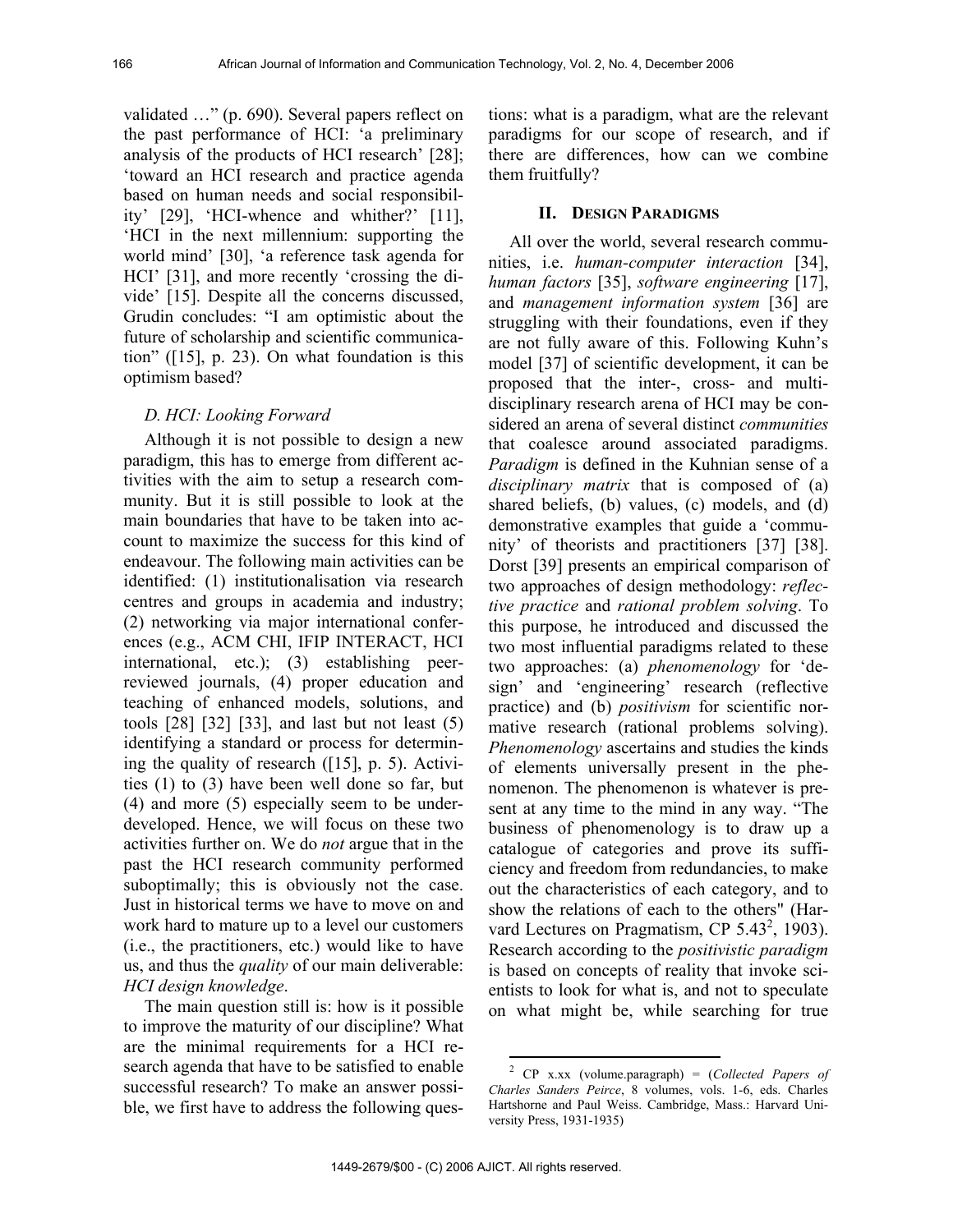meaning, and that the generated concepts really exist backed by empirical data.

What can we say about design and engineering activities? To which paradigm do these activities belong? One position is clearly expressed by Bayazit [40]: "an artist's practicing activities when creating a work of art or craftwork cannot be considered research" (p. 16). Dorst [39] characterizes engineering as design activities as 'thrown' into a design 'situation' ('thrown-ness' in German 'Geworfenheit', see [41]). Winograd and Flores [42] illustrate this kind of 'thrown-ness' as follows: "When chairing a meeting, you are in a situation that (I) you cannot avoid acting (doing nothing is also an action); (II) you cannot step back and reflect on your actions; (III) the effects of actions cannot be predicted; (IV) you do not have a stable representation of the situation; (V) every representation you have of the 'situation' is an interpretation; (VI) you cannot handle facts neutrally; you are creating the situation you are in". The following two main aspects characterize this kind of situation: (1) no opportunity for 'reflection' (see  $(I)$ ,  $(II)$ , and  $(V)$ ), and  $(2)$  no stable and [maybe] predictable reality (see (III), (IV), and (VI)). A design situation based on 'thrownness', is a typical context characterized by the latter two main aspects. The designer creates and synthesizes the situation while he/she is acting in it. To focus on the constructivistic and synthetic aspects of this paradigm, we will replace the term 'phenomenology' by the term 'constructivistic paradigm' from now on.

According to the *positivistic paradigm* most of the dominant activities in natural and formal sciences can be characterized as a rational problem-solving approach. This main approach can be described as ... "the search for a solution through a vast maze of possibilities (within the problem space)... Successful problem solving involves searching the maze selectively and reducing it to manageable solutions" [43]. In this paradigm, all knowledge should be described, represented and processed in an *objective manner*: independent of an undisclosed individual and personal knowledge base. The personal knowledge base (e.g., 'craft skill') is exclusively accessible to the individual him/herself, even sometimes without the opportunity for

conscious reflection about the content (see e.g. the 'knowledge engineering bottleneck'; [44]). In natural sciences most formal descriptions are validated − sooner or later − via empirical observations, experiments or simulation studies. Models and theories generated under the *positivistic paradigm* are strong in abstraction and therefore prediction. This predictive power is based on abstraction of all details that are perceived as not relevant in reality at time  $(t_1)$ . In the context of a particular model or theory all differences between reality at time  $(t_1)$  and reality at time  $(t_2)$  are classified as irrelevant and uncorrelated *noise*. These models and theories normally can not handle singularities and unique cases in time. Because there is no asymmetry in time (neither forward nor backward), we can also use these models and theories for *explanations*. However, if we want to change reality we have to add models and artefacts that fit into reality where details matter. *Concrescence* is the complementary activity to abstraction, done by adding all 'necessary' details that were abstracted from (see Fig. 1).

Nowadays, the positivistic paradigm seems to be the dominant characterization for a scientific research line. But how can we incorporate *design* as an academic activity? According to the aspect '*no reflection'* Winograd and Flores [42] propose to overcome problems by approaches like *reflective practise* as introduced by Schön [46]. Following Schön [46], a "practitioner approaches a practice problem as a unique case. He does not act as though he had no relevant prior experiences; on the contrary. But he attends to the peculiarities of the situation at hand" (p. 129). The practitioner confronted with a concrete design problem "seeks to discover the particular features of his problematic situation, and from their gradual discovery, designs an intervention" or action (p. 129). Schön's concept of 'reflection-in-action' can be applied to a broad range of research activities, in which the scientist is looking for a particular solution for a given set of constraints (e.g., design of an experimental set-up, a formal proof, a research plan, a technical artefact, etc.). The implicit nature of all these activities is the synthetic approach, to come up with something concrete as part of reality ('concrescence', see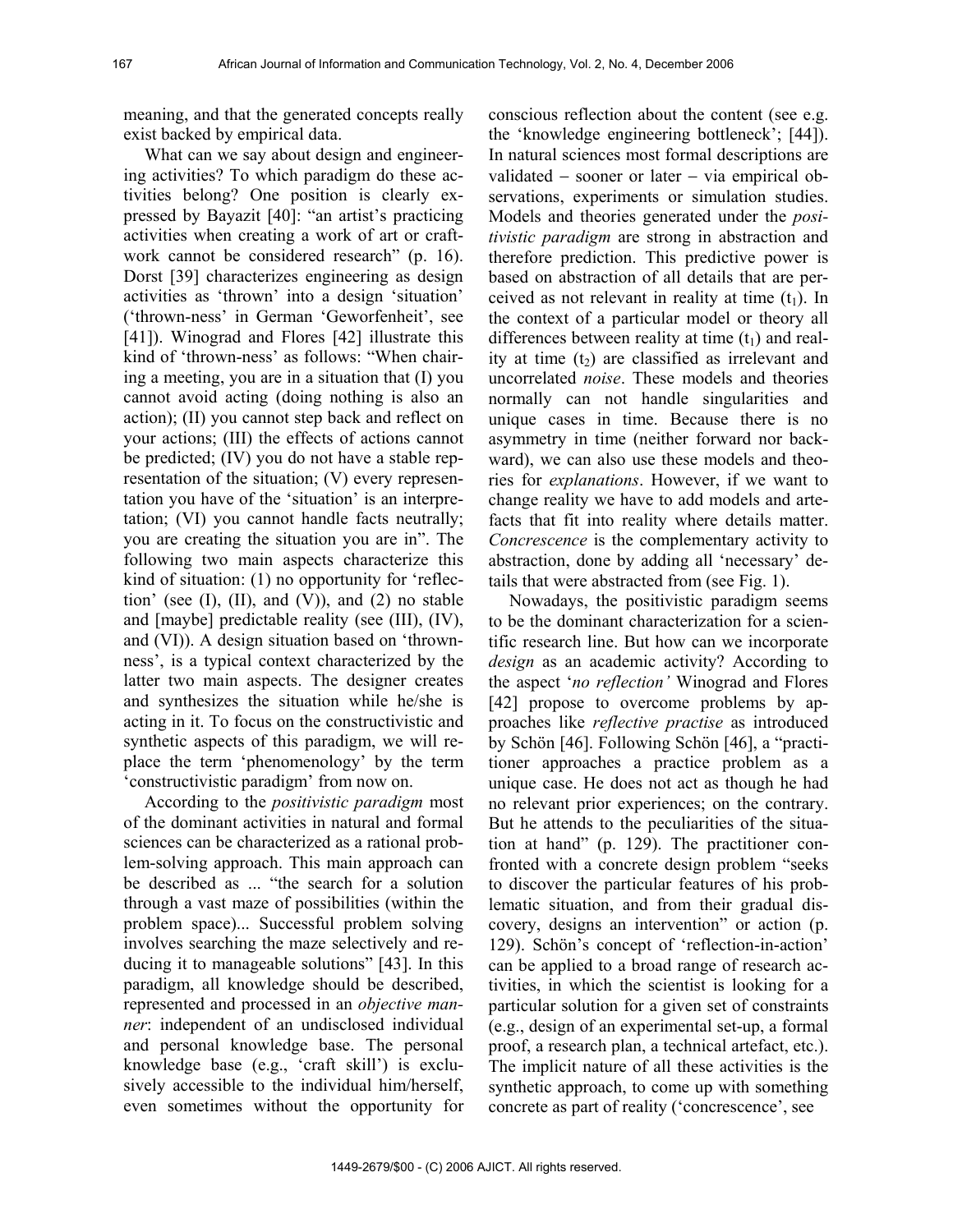

**Fig. 1. A general schema for the process of academic knowledge development (adopted from [45], Fig. 2.8 and [39], Fig. 6.2)** 

Fig. 1). The two aspects of academic activity 'abstraction' and 'concrescence' are both necessary and complementary. If this is an appropriate description, why then does academia primarily focus on the positivistic paradigm and praise its 'abstraction'?

Given a reality at time  $(t_1)$ , science observes and analyses particular phenomena, makes proper abstractions, and tries to predict similar phenomena for reality at time  $(t_2)$ (see Fig. 1). To preserve a stable view on reality [reality (t<sub>1</sub>) = reality (t<sub>2</sub>)], science has to operate under the following assumption, and this assumption seems to be *essential*:  $[\{model, theory\} \notin reality]$ . Whatever a theory about the phenomenon *gravity*, for example, explains and predicts, this theory does not influence or change the phenomenon *gravity* at all! In this sense, models and theories of science (in the positivistic paradigm) are *not* part of the investigated and described reality; they are *apart* from this reality ([47], p. 12). We will use the term 'reality' (*excluding* models and theories) further on to make this distinction clear compared to the broader meaning of the term *reality* (*including* models and theories). The underlying mechanism to guarantee the fulfilment of the assumption is *reductionism via abstraction*. Any differences in empirical measurements between  $(t_1)$  and  $(t_2)$  are interpreted as just accidental factors ('noise'),

which do not contradict the theory. With only knowledge, based on theories developed under the positivistic paradigm, the design of a concrete artefact is almost impossible, because the knowledge in these theories is *purified* from the changing contextual factors between reality at  $(t_1)$  and at  $(t_2)$ . This lack of specific knowledge for any concrescence (e.g., craft skills) in science gives *design* and *engineering* disciplines their right to exist. Dreyfus [48] stimulated and continued a very important discussion about the importance of *intuitive expertise*, complementary to rational problem solving.

On the other side, activities under the *constructivistic* paradigm claim to influence the reality and therefore to change this reality via the developed artefacts [reality  $(t_1) \neq$ reality  $(t_2)$ , and in fact they do! The design and engineering disciplines develop knowledge to make the *concretisation* successfully possible. This knowledge realized in the form of *models* and *artefacts* can be interpreted as part of the reality, and not apart from it [{model, artefact}  $\in$  reality]. But how can design and engineering disciplines guarantee a *stable reality*, as desired by science? If models and artefacts are seen as part of the reality, i.e., as a subset of the reality under consideration, then any action that changes this subset changes the whole set (reality) as well. So, none of the *constructiv-*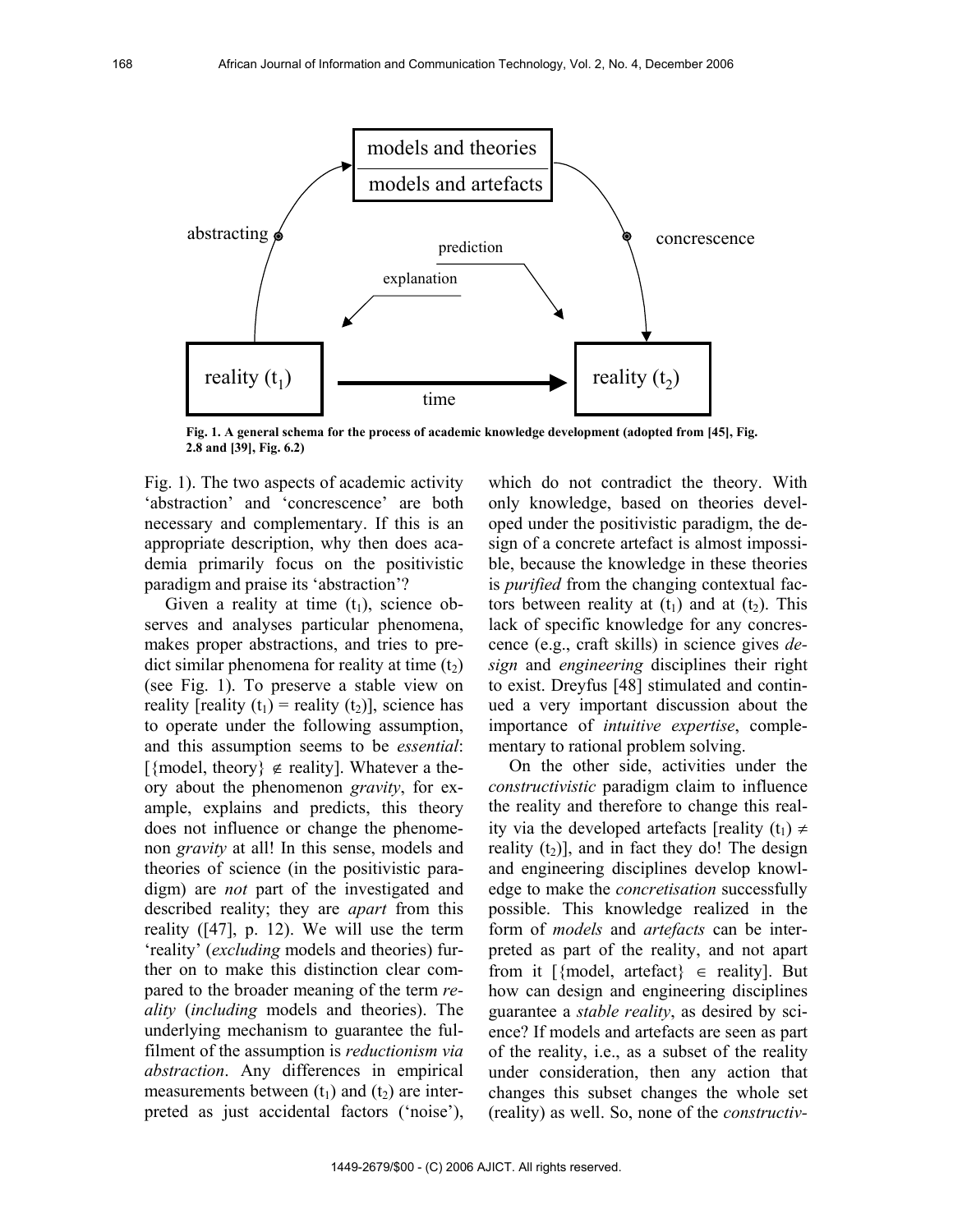*istic* disciplines can guarantee a stable reality, and they do not want to [49]. Up to now, the main conclusion is that knowledge developed in the positivistic paradigm and knowledge developed in the constructivistic paradigm is different. If the schema in Fig. 1 describes the whole process for developing knowledge, independent of a given paradigm, then the positivistic and the constructivistic knowledge can be seen as two subsets of a superset of knowledge: [{model, theory  $\cup$  {model, artefact} = {model, theory, artefact}]. In this sense we can describe them as *complementary* [50].

Probably, the most practical value of positivistic knowledge is the specification of limits and boundaries under which constructivistic knowledge has to operate. For example, the state-of-the-art theory in thermodynamics explains and predicts that the design of a 'perpetuum mobile' is not feasible. Therefore, any attempt to design such a kind of system is assumed to be *unrealistic*. The challenge in combining both kinds of knowledge is creating artefacts (*attractors* as singularities), which fall *inside* the constrained design space provided by positivistic knowledge. This kind of *validated design* is quite challenging, because the designer has to take almost all relevant constraints and limits into account. This consequence usually is probably one of the main reasons for designers to oppose or even reject this position. But still, how can an academically sound *research* line be characterized that includes designrelated activities? Let us have a closer look at existing *design-related* activities inside different academic disciplines.

First, we will shortly describe and characterize the most well-established disciplines. Disciplines such as physics, chemistry, etc. present themselves as 'natural sciences'. Theory development takes place in a strictly formal manner with a rigorous experimental validation practice. Truth is based on the conformity of empirical data with the observed 'reality' of the phenomenon under investigation. The most important bases for conclusions is *inductive logic*. Academic disciplines like mathematics present themselves as 'formal sciences'. Truth is based on logical consistency. One of the most important bases for conclusions is *deductive logic*. On the other hand, humane disciplines can be classified as 'ideal sciences'. Truth is based on *belief*: hermeneutic evidence grounded in intuition! The most important basis for conclusions is a *value system* contained in an individual knowledge base.

How is it possible that sciences based on a positivistic paradigm claim to be and presents themselves as *true* academic disciplines (compared to the rest), even if they include (and need) constructivistic and synthetic components as well? One possible explanation is the important asymmetry between both kinds of knowledge: 'positivistic' knowledge claims a more fundamental status than 'constructivistic' knowledge. 'Positivistic' knowledge has a stable predictive and explanatory power *over time* (see Fig. 1; based on the underlying idea of *absolute* and *timeless truth*, see [6]), because it is particularly designed for this purpose. But this approach pays the price of not being able to reach reality: to explain and predict, but not to *touch* and *change* reality (see also [51]). In the rest of this paper, we will develop an outline for research in the field of HCI, which tries to take the considerations and conclusions of this section into account.

#### **III. WHAT IS HCI ABOUT?**

#### *A. Overview*

HCI claims the broadest range of research activities, including all contributions from the above mentioned communities. In the context of this paper we define the field of HCI as follows: HCI is a discipline concerned with the design, evaluation and implementation of interactive systems for human use and with the study of relevant phenomena surrounding them ('context of use'). Furthermore, we define an interactive system as a work system  $\{WS\} := [\{U\}, \{S\} \text{ with }$ ICT<sup>3</sup> component(s), other components]. Fol-

 <sup>3</sup> ICT = Information and Communication Technology.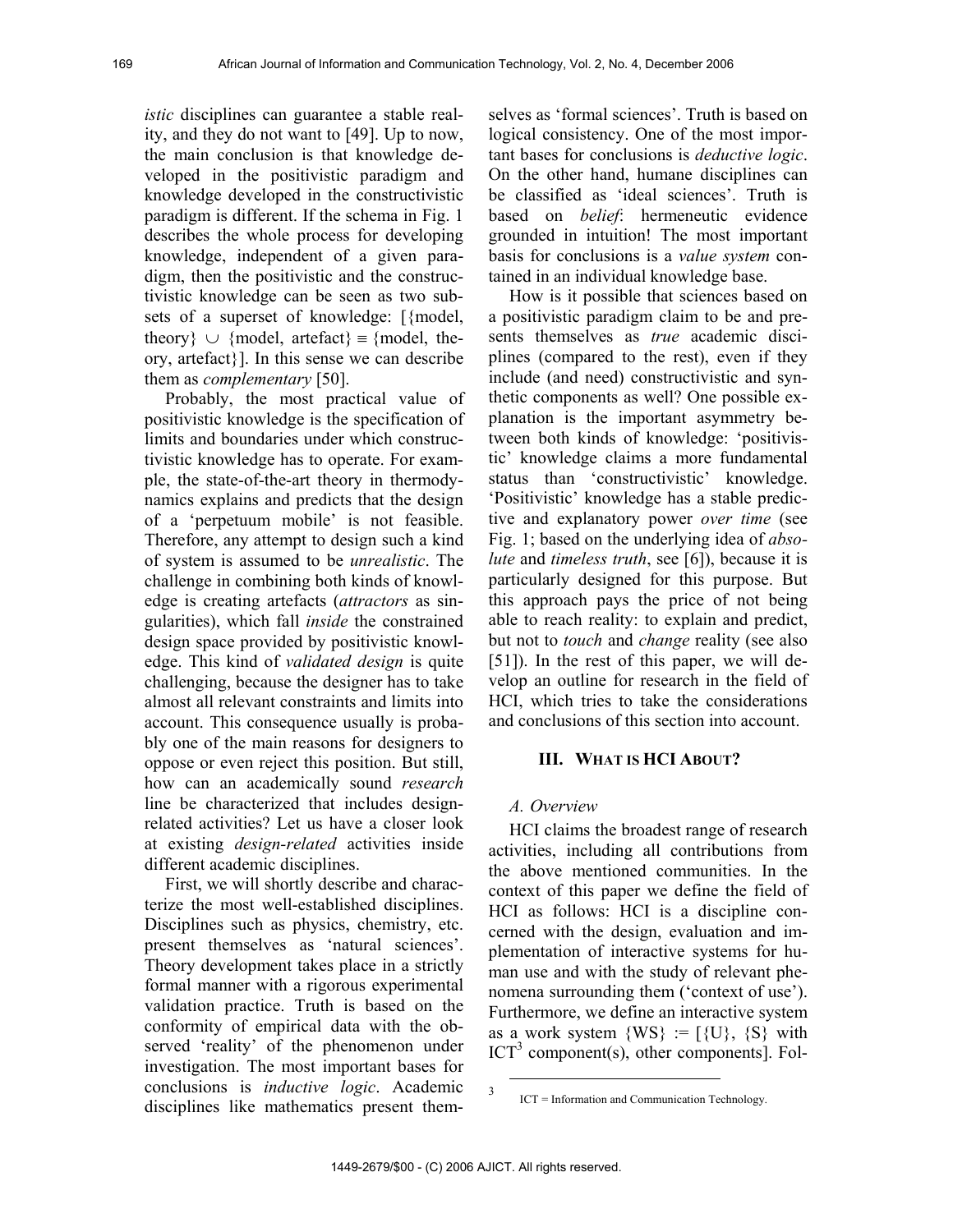lowing Dowell and Long [7], we distinguish between a work system {WS} and a [work] domain {WD}, and the relation between these two components (see Fig. 2). The major goal for HCI to become an engineering discipline is "the design of behaviours constituting a work system" {WS} "whose actual performance (PA) conforms with some desired performance (PD)" (p. 1522).

The relationship between the work system and the [work] domain has to be investigated in the context of task and domain analysis related activities (e.g., [52] [53] [54]). One of the main issues in the relation  $\{WS\} \leftrightarrow \{WD\}$  is the man-machine function allocation problem [55]. A system  $\{S\}$  for a real-world application domain {WD} can only be developed taking  $\{WS\} \leftrightarrow \{WD\}$  the following into account:  $\{S\}$  {WS} $\leftrightarrow$ {WD}.

**[Work] domain {WD}**



**Fig. 2. The distinction between the interactive work system {WS} and the work domain {WD} (adopted from [7]).** 

Developing a work system without taking a [work] domain into account is risky, because later there is no guarantee that the designed work system can contribute to achieve the desired performance of the whole system. On the other hand, without technology push, the technical option space for solving real-world interactive problems would be seriously constrained (e.g., the visionary device of Vennevar Bush called MEMEX, see [56]; [57], pp. 41-42).

So far, the main conclusion is the need to investigate the relationship between 'push based' developed technology and the requirements coming from existing or planned work domains. Which type of interaction technique is appropriate for which type of task and work domain? However, how can we develop interaction techniques without having a possible interactive task in mind? One possible answer is the development of 'generic' interaction techniques, which should be applicable to *any* task type ('generic' in the sense of 'work-domain independent'). Is for example the 'mouse' based interaction really a generic and optimal interaction technique (see the contradicting empirical results in [58]). On a more general level, what kind of research line has to be established to gain valid answers to this kind of research questions?

#### *B. Work System*

The two major sub-elements of the work system are of a completely different nature: (1) humans can be described in terms of perceptual, cognitive, acting, and emotional capabilities and limitations (user  ${U}$ ); (2) the system (a technical artefact) can be described in processing power, system architecture, input/output relations, functionality, material properties, etc. (system {S}). Green, Davies and Gilmore (1996) differentiate between three different views: (1) psychological view, (2) systems view (focus on artefact), and (3) interactive view. We follow this classification to describe required design knowledge: (1) design knowledge related to the *user* {U} (e.g., trainings, tutorials, help systems, etc), (2) design knowledge related to the *system* {S}, and (3) design knowledge related to the *interaction space* {IS} [59]. The 'context of use' will be discussed in the next section about the work domain.

Attempts to integrate the two *worlds* of the user and of the system have a long tradition and still it is the most important challenge (see [60] [61]). If we conceptualise the field HCI primarily as an *engineering* discipline [7], we have to translate the research results from the social and cognitive sciences into technical dimensions that can be directly applied to solve design issues for interactive systems (e.g., [62]). This kind of *translation*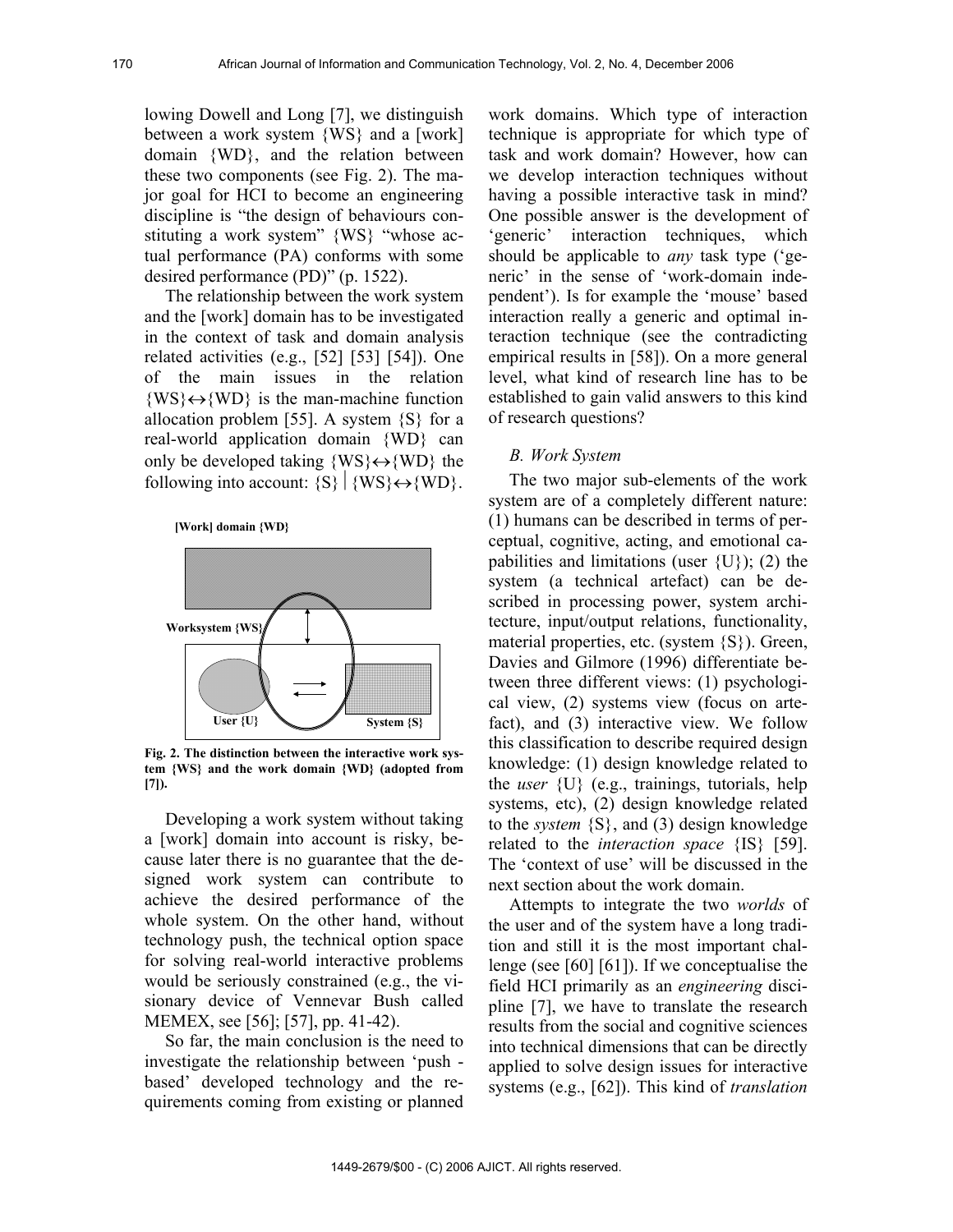is a valuable and challenging goal for the whole HCI research community.

Even today, one of the dominant HCI research lines has focussed on the design of the interface of the interactive system, but as a matter of fact, *interface designers* design the *interaction space* {IS} between the user and the system. This view will have a strong impact on the theoretical foundations of HCI: describing user-system interaction as a *dynamic* relation  ${IS} := f[{U} \leftrightarrow {S}]$ <sub>t</sub> taking the relation  $\{WS\} \leftrightarrow \{WD\}$  into account. The *interaction framework* of Barnard and Harrison [59] is a first and valuable attempt in this direction. Any kind of *inter-action* has at least one essential component: the *synthetic* part, to end in something concrete.

Two different approaches to investigate the user can be distinguished: (approach-1) to treat a user as a human being with a *physical body* (e.g., the view of biology, psychophysics, physiology, etc.), and (approach-2) to treat a user in a particular *context of use* (e.g., design, marketing, manufacturer, psychology, etc.). Approach-1 looks at a user without taking the relation  $\{WS\} \leftrightarrow \{WD\}$  into account; but this description is not completely correct. The human being is investigated in his/her *natural* environment, which can be described in physical terms. So, one could interpret {WD} as the whole world, specified and described beyond any cultural, political, economical, and social constraints (the purely physical view to nature). Approach-2 tries to incorporate the relationship  $\{WS\} \leftrightarrow \{WD\}$ in a more specific manner: {WD} as a concrete (inter)action space with all related semantics regarding cultural, political, economical, and/or social dimensions (see [63] [64] [7]). To connect approach-2 to approach-1, we must look for a theoretical foundation of human activities that can take explicitly *contextual* boundaries into account (e.g., activity theory, see [65] [66]).

Green *et al.* [60] discuss in detail the pros and cons of trying to connect these two approaches. They describe three lines of possible development: "Two of these lines are ventures in developing representations of

interactive situations which apply equally to both partners, the person and the system. The third line is even less theoretically ambitious, seeking only to crystallize and expose concepts which many users (even if not HCI workers) already recognize, but which have not yet been presented in an organized way" (p. 109).

## *C. Work Domain*

In all design projects, which have to develop a fully-fledged product for a particular market segment, we are obliged to investigate the domain in which the product has to survive. A domain can cover a broad range of social activities. Following Dowell and Long [7] "a domain of application can be conceptualised as: 'a class of affordance of a class of objects'. Accordingly, an object may be associated with a number of domains of application ('domains')" (p. 1524). Following Nardi [67] three main approaches to investigate a user in a context of use or task context can be distinguished: (1) *situated actions* [64], (2) *distributed cognition* [68], and (3) *activity theory* [69]. Nardi [67] concludes: "Activity theory seems to be the richest framework for studies of context in its comprehensiveness and engagement with difficult issues of consciousness, intentionality, and history" (p. 96). With a concerted effort by HCI academics to develop a systematic conceptual framework (the work domain as a well specified context for human activities), much progress could be made. We could then answer questions like, for what kind of task is a particular type of interface and interaction technique most appropriate.

Last, but not least, a very practical argument has to be discussed: the argument that a *task context* cannot be excluded from a research line to acquire validated design knowledge utilizing on empirical investigations. Any kind of a human action can be described and interpreted as a task and/or problem-solving activity [66]. For example, if we investigate human (re)actions to a controlled environment in a laboratory setting (a very artificial context), then − whatever this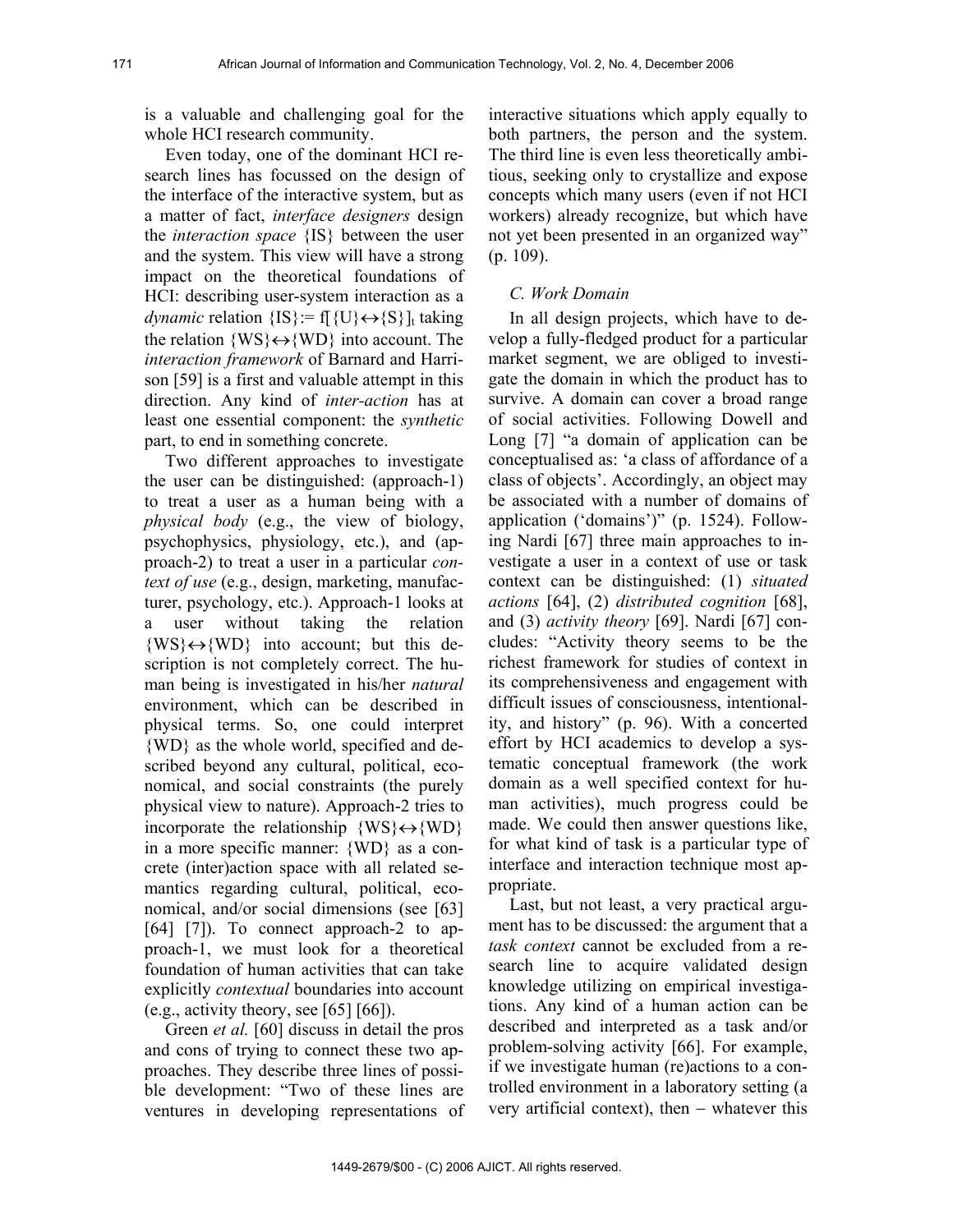test subject is doing − his or her (re)actions cannot be interpreted without taking the concrete *task context* into account (often the intended part of the design of the experimental setting: the set of independent variables/ factors). The main critique against experimental settings is the often unclear relation between an artificial experimental setting and natural task contexts (the *ecological validity* discussion; see [63]). Nevertheless, even if we would follow a research line in which we try to exclude a *work domain* (in the sense of [7]), we will still not be able to exclude a *context of use* at all (in this very general sense). For example, in the case of research on pattern recognition of facial expressions, we have to assume a possible context of use although it is implicitly given. In one of the following sections about the user's *validation cycle* we will return to this issue.

## **IV. HOW TO GET A SCIENTIFIC LANGUAGE?**

Kuhn [70] differentiated between two phases in the development of an academic discipline: before and after reaching consensus. Reaching a consensus phase can take a long time (i.e., between decades up to centuries). The consensus phase is, for example, characterized by a common content in different textbooks and handbooks providing successful examples from which students can learn. Green, Davies and Gilmore [60] stated very clearly that the aim of establishing a common research line for HCI "is only feasible if a *common language* can be developed, in which relevant aspects of both the person and the system can be expressed" (p. 99). Rauterberg and Szabo [71] made a first constructive attempt to conceptualise and compare different perceptual effects (e.g., visual and auditory modality on the human side) with different technical options to produce particular perceptual impressions. Since  $2003$  at least one HCI glossary<sup>4</sup> has been available online, in which all given definitions of HCI relevant terms and concepts are

provide that could be extracted from existing ISO standards [72].

#### *A. What is a Scientific Language?*

A coherent and powerful technical language based on consensus is a necessary precondition for any progress in an academic discipline [60]. Up until now, the HCI community has no well-established *corpus of descriptors*. For example, the important concept *interaction style* introduced by Shneiderman [73] is translated into an *interactive style* [57], into a *dialogue style* [74] and into a *dialogue technique* [16] (referring to ISO 9241). Neither the terms 'interaction style', 'interactive style' nor 'dialogue style' can be found in the keyword index of [75] or [76]. In Jacko and Sears [77] at least the term 'dialogue style' made it into the subject index, but not into the text. Only Baecker and Buxton [57] distinguish between nine major categories of *interaction styles*: (1) command line, (2) programming language, (3) natural language, (4) menu, (5) form filling, (6) iconic, (7) window, (8) direct manipulation, and (9) graphical interaction (p. 427). They conclude that "more effort needs to be expended on developing a taxonomy of the content of human-computer interaction" (p. 434).

Vet and Ruyter [78] developed a *concept of interaction styles* that decomposes an interaction style into three components: (1) conceptual operations, (2) interaction structure, and (3) interaction techniques. "An *interaction style* is thus defined as the execution of a conceptual operation within an interaction structure using an interaction technique" (p. 8). To be able to compare the published empirical results with the strengths and weaknesses of different technologies, a special *notation language* was proposed [71]. Only with such kind of notation language, the results of published experiments can be compared and discussed to achieve valuable conclusions for further developments.

Very successful and therefore prominent examples of such kind of a *scientific language* are all formal notations in different

 $\overline{a}$ 

<sup>4</sup> http://id00156.id.tue.nl/hci/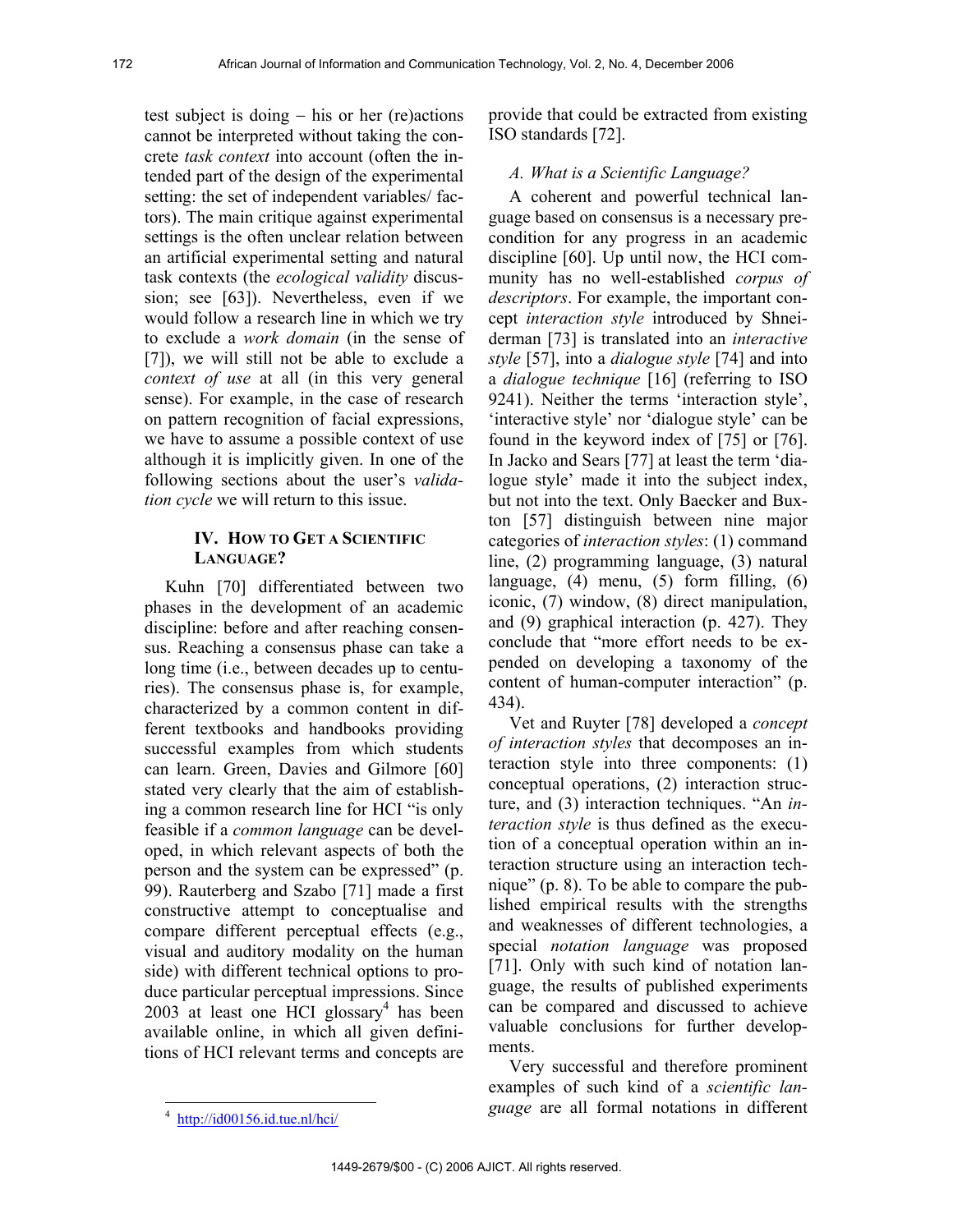engineering communities. These formal notations based on mathematics can be seen as probably the only truly international agreed upon academic language. These types of languages are highly attractive, and sometimes are claimed to be a necessary requirement for an *academic* quality standard. Several researchers in HCI and related fields already moved in this direction [79], [80], [81], [82], [83], [84], and [54]. But there is a major pitfall or even shortcoming with formal notations: "by their very nature, mathematical metaphors can only be applied to a narrow range of problems" ([85], p. 589). Gupta [85] discusses several reasons why an academic language based on mathematics may not always, or even cannot always provide appropriate insight into a complex reality ("the widespread misappropriation of the language of mathematics in the social … sciences has to be one of the great tragedies of our time", p. 589). One of the main challenges for a research line in HCI is to figure out where (and why) formal notations are appropriate and where (and why) they are not [86]. For example, far more than any formal approach, the book of Suchman [64] has been influential on the HCI community ([87], p. 615). We do *not* wish to express or transform everything into a formal language, but we must do as much as possible, taking into account that many important ideas and relevant design knowledge can only be expressed in a *non*-formal language.

#### *B. How to Obtain Consensus*

Habermas differentiates four types of speech acts [88]: (1) *communicativa* imply the freedom for an expressed opinion itself and the freedom to express one's own opinion (everyone is allowed to take part in a communication); (2) *representativa* imply the semantics of the expressed statement and the possible subjective bias in it; (3) *constitutiva* cover the objective truth in the statement; and (4) *regulativa* enable the expression of normative aspects. Agreement, according to Habermas, can be reached via truthful expressions in a power-free communication (in German 'machtfreier Diskurs').

A *truthful* expression in a speech act is characterized by all involved parties being able to reach a potential agreement, based on their rational reason. *Rational reason* is defined as knowledge about a possible way to justify the *truth* in an objective manner, during the speech act itself ('veracity') and beyond in daily practice ('credibility'). To achieve consensus, it is important that all involved parties share and accept a similar way to *describe* and to *justify* the 'truth'. This means having at least consensus about a *validation* methodology. How to establish validation into a HCI research line (on different levels) is described and discussed in the following section.

#### **V. COHERENT RESEARCH LINE**

# *A. Does HCI Need a Coherent Framework?*

We argue in this paper for a *research line*, not for a particular *framework*. What is a framework? Most introduced and described frameworks try to conceptualise one or more domains with a set of relevant dimensions. Green [80] considered a *space* in which to locate many different kinds of notations. Floyd [89] discussed an evolutionary approach for software development as a *reality construction*. Kuutti and Bannon [90] promoted *activity theory* as a unifying concept to integrate the different perspectives. Cugola *et al.* [83] discussed a framework for formalizing inconsistencies and deviations in human-centered design. Furnas [5] introduced MoRAS as a framework similar to the approach of Rasmussen, Pejtersen and Goodstein [91]. Olson and Olson [92] described a framework for *collaboration technology* with four key concepts: (1) *common ground*, (2) *coupling of work*, (3) *collaboration readiness*, and (4) *collaboration technology readiness*. De Souza *et al.* [93] promoted a semiotic approach to HCI research. For the field of *information system research* Bacon and Fitzgerald [94] identified a *need* for a systematic framework and proposed one. Ng [87] introduced a theoretical framework for understanding the relationship be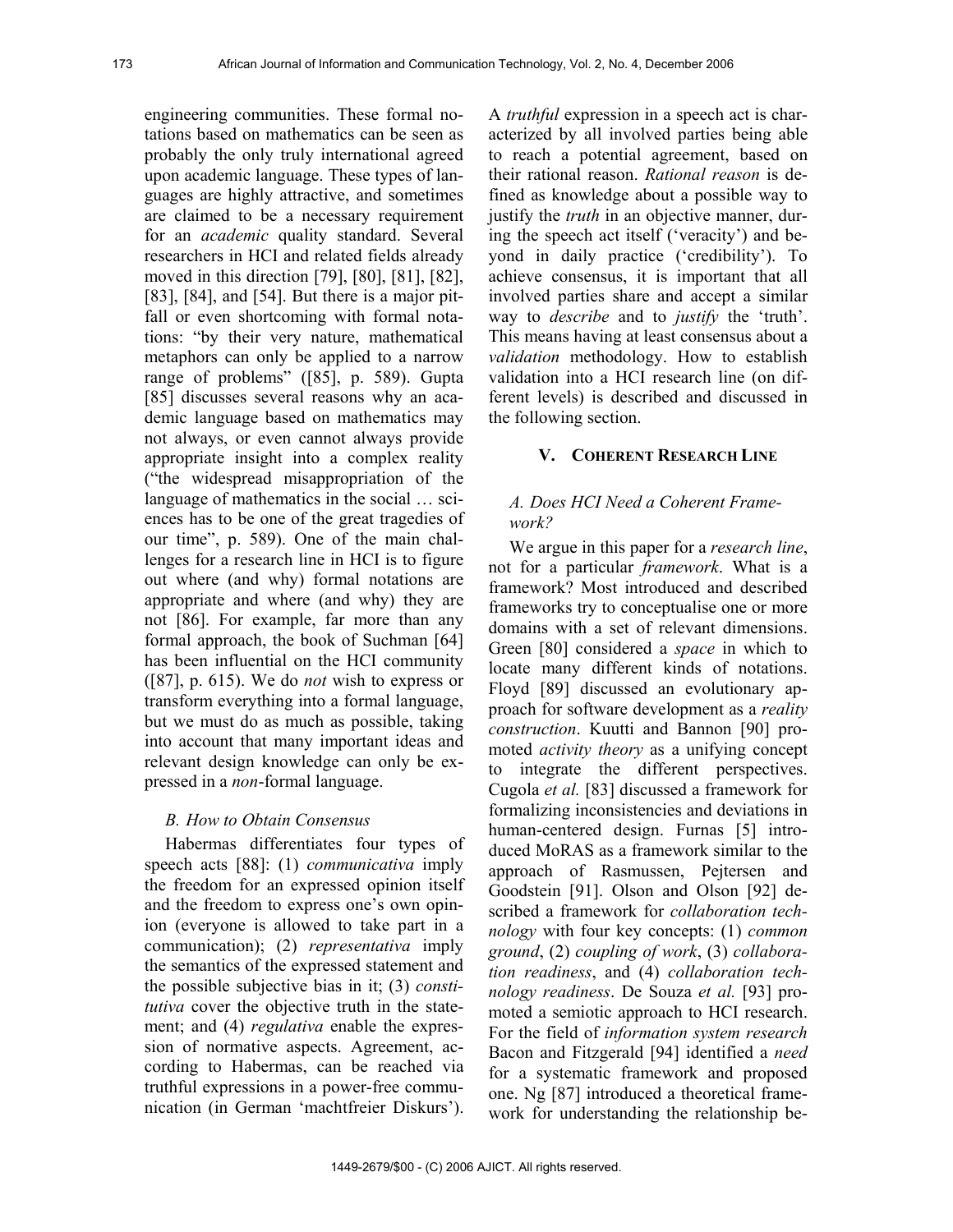tween *situated action* and *planned action* models in the *information retrieval contexts*. Many HCI scholars still believe in frameworks. But to which extent are these frameworks really helpful in unifying the HCI community?

## *B. Is a Coherent Framework Achievable?*

Harris and Henderson [95] expressed their concerns regarding *generic* frameworks: "We begin by recognizing that no attempt to fit the world into a neat set of categories can succeed for long. We will always encounter inconsistent, ambiguous, messy bits that don't fit. Standard system design which depends on making the world fit a neat set of categories will naturally have trouble" (p. 94). Given this quote, what can be done about this, and what are the main reasons for questioning the feasibility of *generic* frameworks as candidates for improving the maturity of the research community? To be clear, we do not argue against frameworks as such (whether they are specific or generic), but is focussing on one or at least only a few frameworks a good way to go? Rozanski and Haake [96] conclude that there may be too many *facets of HCI* that make a unified framework hard or even impossible to achieve. Floyd [89] and Santos, Kiris and Coyle [97] stress the fact that system design takes place in a changing environment; it changes often rapidly because of a very fast technology push. Given all these constraints we have to conclude that a unifying framework is very difficult to establish, if at all. But, we can strive for a unifying *research line*.

## *C. Triangulation*

This section discusses the most relevant aspects of a possible research line for HCI on a high conceptual level. Inspired by the maturity model of Humphrey [98], and to start with we try to introduce a similar view. The major levels a new design discipline might go through to become mature are the (1) *initial phase*, (2) *repeatable design processes*, (3) *defined research line*, (4) *managed research activities*, and (5) *optimized theory*  *development*. At the top level (5) a cyclic structure for self-optimizing knowledge development should be established.



**Fig. 3. The academic validation cycle; triangulation for an academic research approach with a rigorous validation component (adopted from Greenberg [33]; see also Wickens** *et al***. [100], p. 387f).** 

To combine the *analytical* strength of empirical validation methods (e.g., observation, experiment, inquiry, etc.) with the *synthetic* strength of system design, Mackay and Fayard [99] introduced the triangle structure presented in Fig. 3 (see also Greenberg [33], and Wickens *et al.* [100]). This triangle structure conceptualises the three most important components of HCI research: (1) the collection of *design knowledge*, (2) the *interactive system* in different possible representation forms, and (3) the various optionsfor *usability testing* and [empirical] validation. This triangle structure is similar to the circular model of Henderson [101] in which the following steps are differentiated: (1) *design* ("creating improvements in the activity"); (2) *implementation* ("bringing the designs to life"); (3) *use* ("people's work that is to be improved"); (4) *observation* ("encountering and capturing the activity"); and (5) *analysis* ("understanding the regularities in the activity") (p. 262).

#### *1. Design Knowledge*

The development and collection of *design knowledge* is the primary goal of the whole research line. This validated knowledge with high predictive power should be formulated in design theories based on high-level design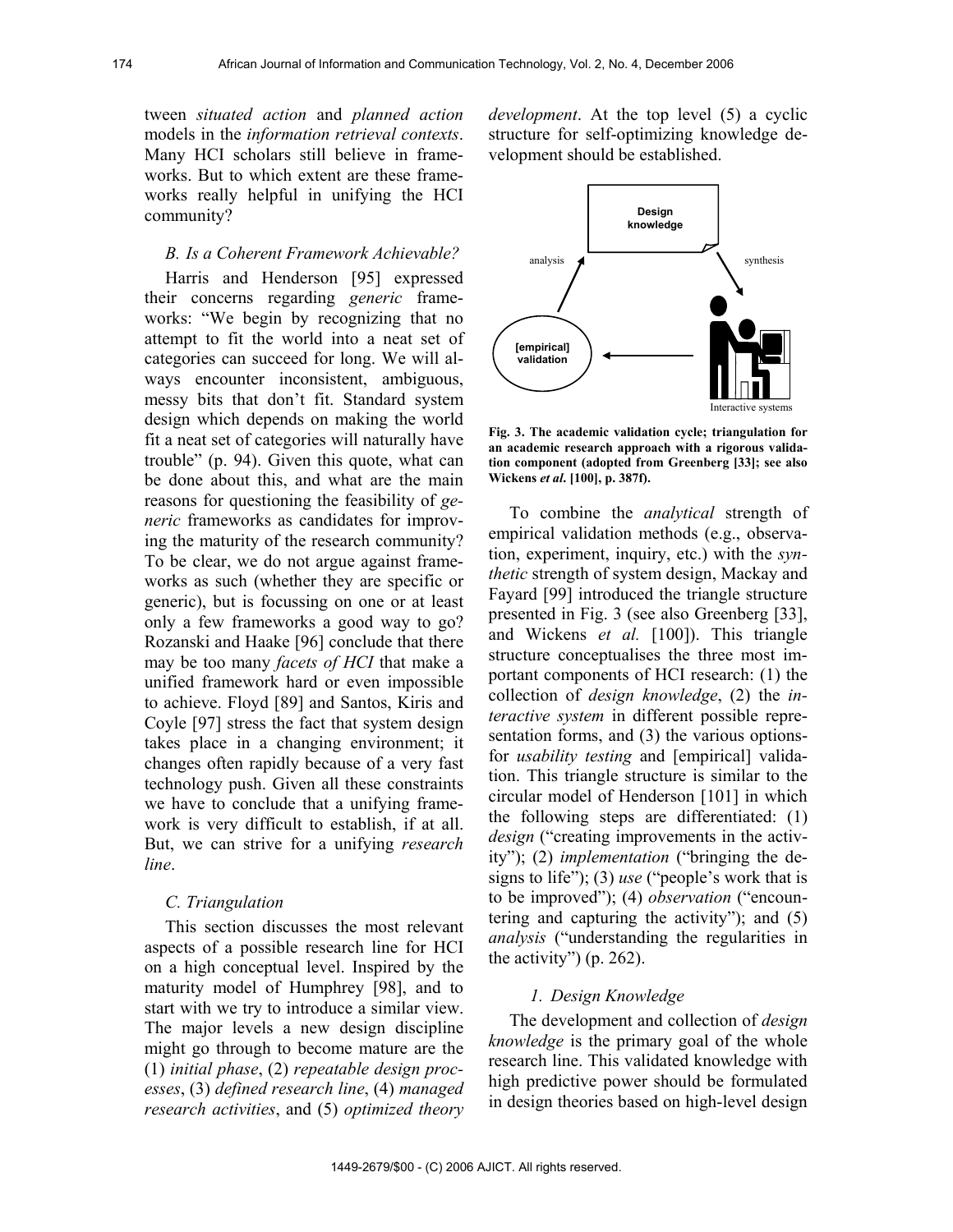principles (e.g., Gram and Cockton [102]), medium-level guidelines (e.g., Mayhew [103]), and low-level implementation techniques (e.g., *metrics* according to Rauterberg [84]). Sutcliffe [25] proposes "that HCI knowledge should be theory-grounded, and development of reusable 'designerdigestible' packets will be an important contribution in the future" (p. 197). Finkelstein and Kramer [17] very clearly summarize "that we cannot expect industry to make very large big-bang changes to processes, methods and tools, at any rate without substantial evidence of the value derivable from those changes. This, accompanied again by the increased disciplinary maturity, has led to a higher 'validity' barrier which research contributions must cross. It is readily observable, that research that proposes new frameworks, methods and processes are not accepted without positive evidence that they are of use rather than simply airy and unfounded speculation" (p. 4). We fully agree with this important conclusion.

## *2. Interactive System*

Design knowledge with sufficient predictive power enables the design expert to apply this knowledge to a concrete system design with a guaranteed outcome. In the most powerful form this design knowledge enables the designer to *calculate* the intended system characteristics in advance [49], [62], [84]. All design knowledge can be given away in the form of design theories, written down in books and articles, shown in videos, taught in education and training, etc., and sometimes demonstrated in the form of concrete artefacts as well [104]. The crucial part is taking the step from requirements to specifications before implementing. One of the promising methods for this step is MUSE [53]. So far only HCI academics with an engineering mind set are willing to invest in such kind of structured approaches [105], [106]. It seems to be the case that the introduction of a structured method like MUSE is too early, based on the fact that not enough design knowledge about the user is available in a particular context of use. Sutcliffe and

McDermott [107] and Sutcliffe and Wang [108] introduced other approaches to incorporating HCI with software engineering methodologies. However, HCI as an engineering discipline will need such *structured design methods* sooner or later.

# *3. Empirical Validation*

To validate a proposed design knowledge (e.g., design principles), *empirical* research methods are necessary. But first an abstract design principle for a particular type of *design class* has to be instantiated via concrete artefacts  $\{S_1 \dots S_n\}$  before it can be tested. To make proper use of the full range of empirical research methods, proper training in these methods is required. Unfortunately, based on a lack of this kind of profound expertise, *design* oriented HCI researchers are starting to complain about the "tyranny of evaluation" [109]. So far, only educational programs in social sciences have provided this kind of training in empirical research methods. For non-social scientists several good textbooks are already available [110], [111], [112], [113]. Throughout a thorough empirical validation activity, the shortcomings of a particular design instantiation can be discovered, and can often be directly turned into a solution ([114], 105ff), [115].

# *D. Industrial Relationship*

The research field of HCI has raised much attention and interest from industry. "The human-computer interface is critical to the success of products in the market place..." ([116], p. 794). ICT companies have a growing need for ICT professionals with an increasing expertise in HCI [23], [117]. Industry is looking for highly skilled *interaction designers* who can contribute to commercial success based on their profound design expertise (Norman in [27]). Moreover, industry is mainly interested in utilizing design knowledge that can directly lead to successful product design (see Fig. 4, commercial optimization cycle). It is a plausible, but still is an insufficiently proven assumption, that usability *immediately* contributes to commercial success [118]. Bias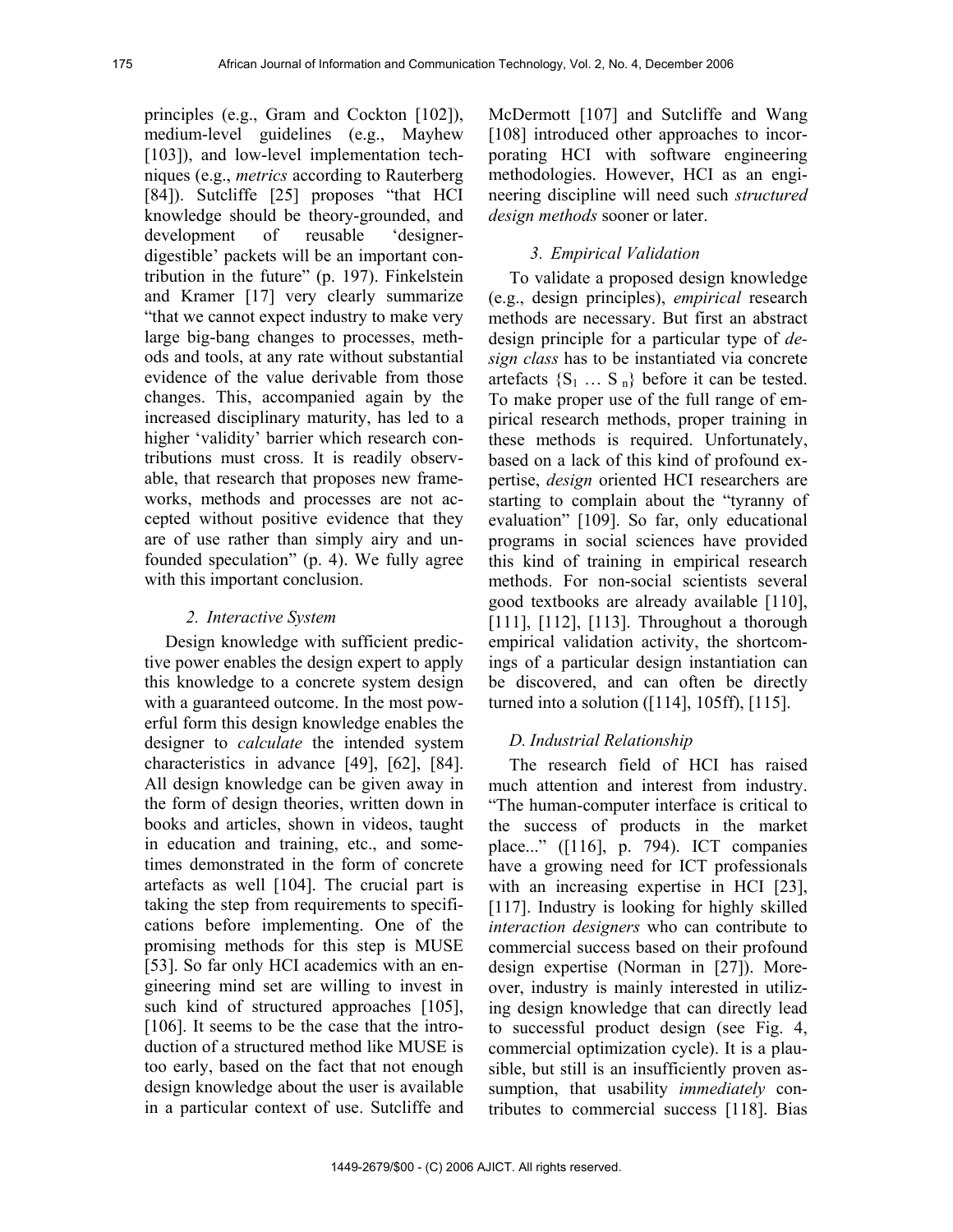and Mayhew [119] present and discuss several projects in which a cost-justifying usability approach was successfully applied. They collected and discussed a couple of *cost-justifying* arguments to convince project managers in industry to invest in usability engineering activities. The commercial optimization cycle (see Fig. 4) is primarily money driven, while the academic validation cycle should deliver design knowledge of high quality.



**Fig. 4. Linking the academic validation cycle (below) to the commercial optimization cycle (above).** 

Given the high pressure and urgent demands from industry, the whole HCI field has primarily offered and delivered 'usability testing methods', instead of 'validated design knowledge' including a structured design methodology. 'Discount usability' and 'usability testing' seems to be an outsourcing strategy for selling scientific validation process methodology, instead of developing and delivering the desired design knowledge. This statement is maybe over-critical, but it points to the core of the problem. Up to now, books have contained many relevant, designrelated ideas, hints and tips, sometimes called guidelines (e.g., [74]) or even design principles (e.g., [102]). However, what is still missing is a basis for a corpus of design knowledge that contains thorough empirically validated results. As Gaines [30] points out, "I will conclude that we are still at a very early stage in the development of HCI that the major impact of the technology on society is yet to come and that to understand the design issues involved we will need

much greater overt understanding..." (p. 19). Industry would perceive the outcome of the academic HCI research cycle as sufficiently mature if HCI research would primarily operate on an engineering paradigm.

#### *E. 'System' Validation Cycle*

One of the open questions is the appropriate substitute of a *real system* with *something* else that is much faster to create, but still retains the most relevant features for further validation. Hix and Hartson [120] emphasize a two-step approach: (1) *conceptual design* and (2) [initial] *scenario design*. "*Conceptual design* is higher level and has to do with synthesizing objects and operations. *Detailed design* has to do with activities such as determining the wording of messages, labels, and menu choices, as well as the appearance of objects on the screen, navigation among screens, and much more" (p. 132). A scenario design can be worked out in the form of a set of screens, story boards, or even video clips [121].

Particular research questions can only be investigated if a complete interactive system is available. Fortunately, a lot of relevant questions can be already answered with *lighter* substitutes than the real system (e.g., prototype, 'Wizard of Oz' simulation, formal specification, concept; see Fig. 5). However, these substitutes can only replace the real system if they are  $-$  in general  $-$  fully validated beforehand, and all their methodological constraints are well investigated and known. If we have to rely on *cheap* replacements or *light* substitutes, then we have to make sure that the results gathered with these substitutes are not biased, at least not *uncontrollably* biased with the chance for proper corrections afterwards. Very little has been done so far to validate these substitutes compared to real systems (a positive exception is [122]). This issue is a very important, but highly underestimated, research contribution [123], [124]. This research contribution will lead to a properly validated design methodology beyond Lim and Long [53].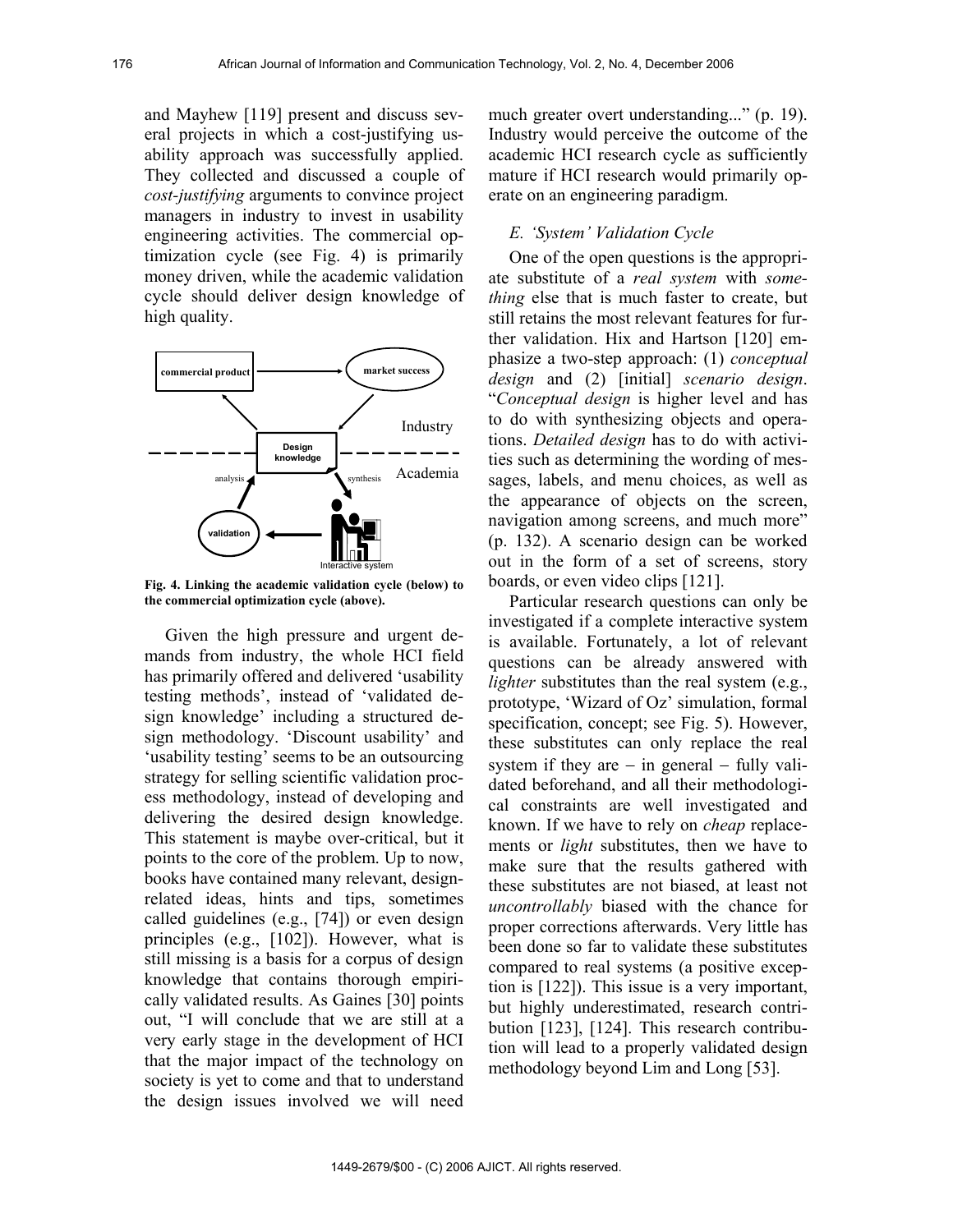

**Fig. 5. System validation cycle with different ways to substitute a** *real* **system with a** *lighter* **replacement.** 

#### *F. 'User' Validation Cycle*

Up until now, the HCI research arena has demonstrated a strong eclecticism in its approach to methodology. Methods from psychology, social sciences, ethnography, etc. have been adopted to solve some of the immediate problems without taking into account the ontological consequences. Books and articles about a particular *HCI methodology* give an introduction and overview about possible methodological adaptations [125], [126], [127], [128].

The preference for *empirical* validation methods (compared to *formal* validation methods) is based on the fact that user's behaviour, confronted with a new system, is very difficult to predict. If a *user* substitute (e.g., user model, user simulation, etc.; see Fig. 6) instead of a representative sample of real end users is used for validation, these substitutes have to be validated beforehand as well. These validated *user* dummies are already partially delivered by the following research contributions: cognitive and mental modelling [129], human factors [130], artificial intelligence [131] and humanoid robotics [132]. Research in this direction led to tools like AMME [133], HOMER [134], or IMPRINT [135].

We entirely agree with Landauer [128] that the professional use "of good research methods is a pressing and immediate practical concern, not just a step toward a firmer scientific base" (p. 204). Monk [126] differentiates between the following four polarities: (1) 'naturalistic observation' versus 'rigorous experiments', (2) 'field' versus 'laboratory research', (3) 'scientist as participants' versus 'scientist as observer', and (4) 'few' versus 'many test subjects'. One important point he makes, is "the importance of developing *predictive models and theories* which can suggest and explain empirical results" (p. 136). As Long [136] put it: "Greater effectiveness of interactions, practices and research will derive from the validation of new HCI knowledge, and the specification of relations between HCI research and the design of human-computer interactions, such that research is 'fit-for-design-purpose'" (p. 241). Only with a rigorous validation methodology will the development of design knowledge lead to stable theories with sufficient predictive power for the design of new interactive systems. These high quality design theories will enable interaction designers to specify the intended system characteristics beforehand [137].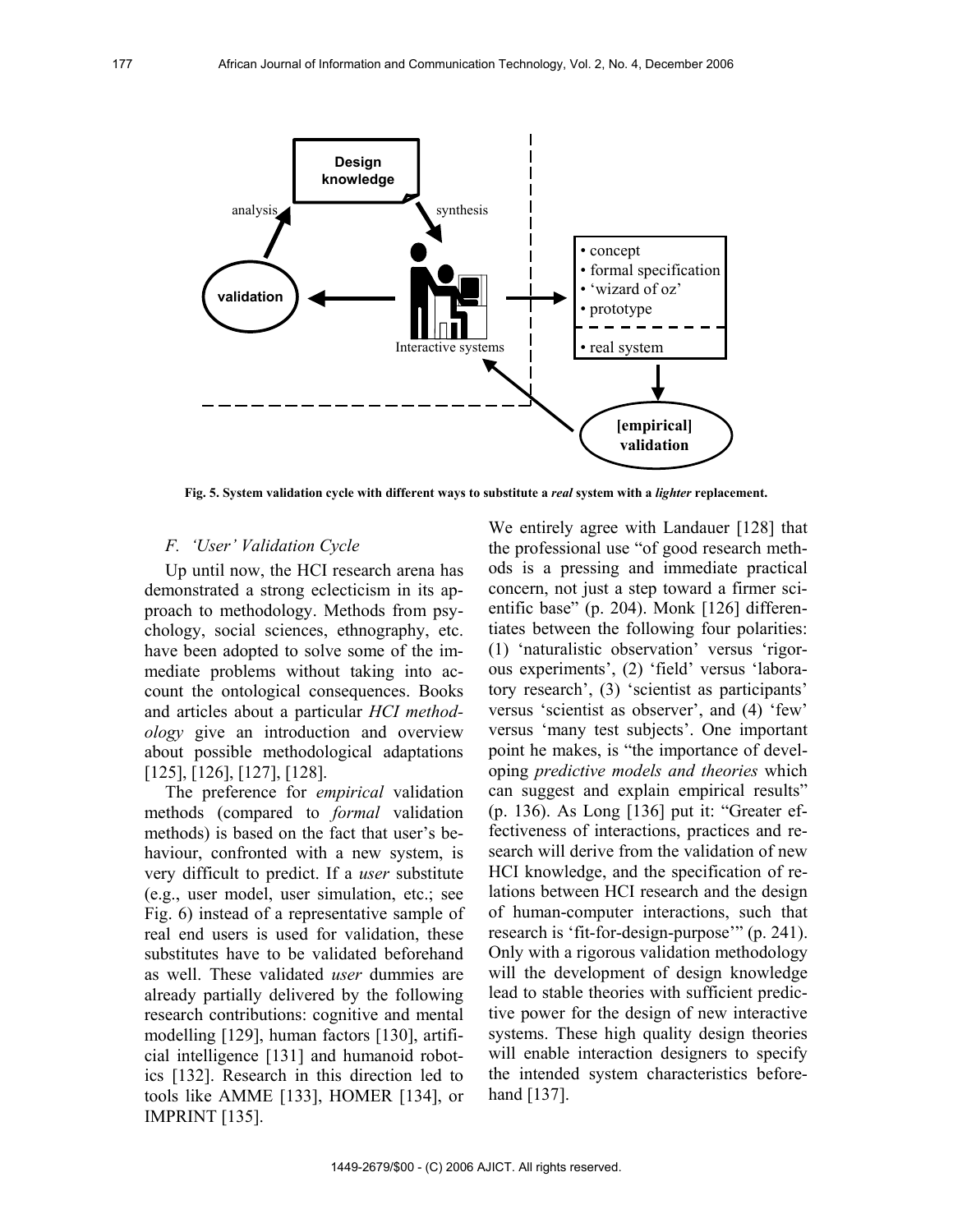

**Fig. 6. Empirical validation cycle for different ways to substitute real users with 'user' dummies.** 

## **VI. CONCLUSIONS**

Evaluating the role of theory in HCI (and taking design seriously) means evaluating the usefulness and usability of applying a theory to the design of interactive artefacts. "A deeper understanding of how representations are created and how they contribute to the solution of problems will become an essential component in the future theory of design" ([43], p. 78). Hence, what does HCI really need to have a serious chance of becoming a mature engineering discipline? In addition to Long [138], here are some very basic answers:

- A new theoretical focus to investigate the *interaction space* based on specified problems: The interaction space between a human and a technical artefact is difficult to conceptualise, and it is difficult to find the proper set of parameters. On the one hand, we have to deal with the human being, primarily described and specified in qualitative dimensions, and on the other, we have to design a technical artefact, described and specified with quantitative parameters.
- A *coherent taxonomy* with a powerful corpus of descriptors and terminology: In

developing a coherent taxonomy includes the development of a coherent theory as well, and vice versa. A scientific terminology without a theoretical context is neither possible nor desirable.

• A *rigorous validation* method to prove the design knowledge to achieve progress (see Fig. 3): The academic community of HCI would benefit from agreeing upon an objective and rigorous manner of validation; the 'wild' growth of unvalidated statements could converge to a couple of stable theoretical nuclei. One necessary pre-condition seems to be the specification of 'relevant' problems in relation with the state of the art (documented via publications, and mainly via patents for technical artefacts).

The needs of HCI are growing as the power and complexity of interactive systems continue to grow, and "we will be unwise to neglect any approach to meeting them"  $(139)$ , p. 160). If the HCI research area wants to survive as a scientific discipline, at least the following three conditions have to be fulfilled (to move from the *explorative* to the *paradigmatic phase*):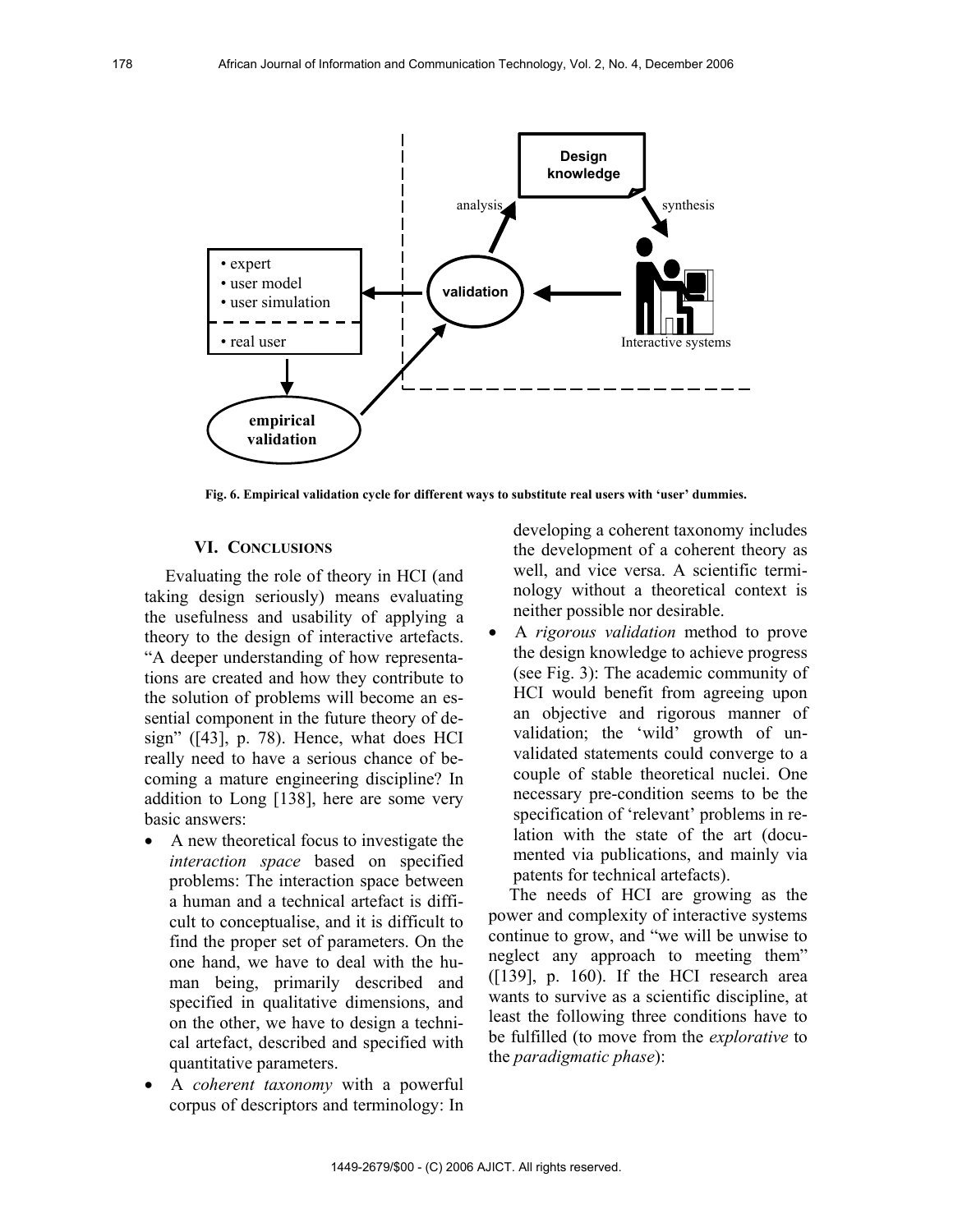- The specification of most relevant elements ('research objects'; including 'problem definitions').
- The development of a coherent scientific language (for achieving *consensus*).
- Establishing a research line to develop design knowledge in a validated manner with predictive power (based on triangulation).

"A number of dramatic human-computer interaction design successes, ..., have already occurred as a direct result of systematic research – as contrasted with intelligent creativity alone"  $(128)$ , p. 224). On the one hand, 'systematic research' and, on the other, 'intelligent creativity alone' seems to be *contradictory*, but we have argued that they are *complementary*. Historically speaking, HCI research and development has been 'spectacularly' successful, and has indeed fundamentally changed interactive computing [116]. It is important to appreciate that decades of research are involved in creating and making interactive technologies ready for widespread use. Using methods researched and validated in other scientific fields allows HCI to move quickly to robust, valid results that are applicable to the more applied area of design. But to improve the maturity of HCI research and to guarantee the long-term survival of this research field, we have to do more. Let us summarize the two major messages of this paper: (1) HCI research should move from 'art' to 'science' and (2) from 'evaluation' to 'calculation'. Based on recent results of Bartneck and Rauterberg [4], the engineering discipline should take the lead to bridge the gap between artistic design and science. If HCI research can operate on a sound scientific engineering paradigm, we can successfully move into this direction.

## **VII.ACKNOWLEDGEMENTS**

I am much indebted to John Long for the intensive and fruitful discussions that made this paper possible. In addition, I would like to thank Christoph Bartneck, Loe Feijs, Panos Markopoulos, Kees Overbeeke, Ben Salem, Pieter-Jan Stappers, and several anonymous reviewers for their valuable

feedback and remarks on earlier versions of this paper.

#### **REFERENCES**

- [1] Arnowitz, J. and Dykstra-Erickson, E., "CHI and the practitioner dilemma," *interactions,* vol. 12, no. 4, July 2005, pp. 5-9.
- [2] Rogers, Y., Bannon, L. and Button, G., "Rethinking theoretical frameworks for HCI: report on the INTERACT'93 workshop," *ACM SIGCHI Bulletin*, vol. 26, no. 1, 1994, pp. 28- 30.
- [3] Rauterberg, M., "How to characterize a research line for user-system interaction," *IPO Annual Progress Report*, No. 35, 2000, pp. 66- 86.
- [4] Bartneck, C. and Rauterberg, M., "HCI reality - an unreal tournament?" (submitted to *International Journal of Human Computer Studies*, 2006, under review).
- [5] Furnas, G.W., "Future design mindful of the MoRAS," *Human Computer Interaction*, vol. 15, 2000, pp. 207-263.
- [6] Siepmann, J.P., "What is Science?" *Journal of Theoretics*, vol. 1, no. 3, 1999, pp. 1-4.
- [7] Dowell, J. and Long, J.B., 1989. Towards a conception for an engineering discipline of human factors. *Ergonomics, 32(11),* 1513- 1535.
- [8] Aken, van J.E., "Management research based on the paradigm of the design sciences: the quest for field-tested and grounded technological rules," *Journal of Management Studies*, vol. 41, no. 2, 2004, pp. 219-246.
- [9] Butler, D., "Interdisciplinary research 'being stifled'" *Nature*, vol. 396, 1998, p. 202.
- [10] Shackel, B., "Ergonomics for a computer," *Design*, vol. 120, 1959, pp. 36-39.
- [11] Shackel, B., "Human-computer interactionwhence and whither?" *Journal of the American Society for Information Science*, vol. 48, no. 11, 1997, pp. 970-986.
- [12] Böhme, G., Daele, W. van den, Hohlfeld, R., Krohn, W. and Schäfer, W., "Introduction," in: W. Schäfer (Ed.), *Finalization in Science: The Social Orientation of Scientific Progress.* Reidel, Dordrecht, 1983, pp. 3-11.
- [13] Masterman, M., "The nature of paradigms," in: Lakatos, I. and Musgrave, A. (Eds.), Criticism and the growth of knowledge. University Press, Cambridge, 1970, pp. 59-89.
- [14] Myers, B.A., "A brief history of humancomputer interaction technology," *ACM interactions,* vol. 5, no. 2, 1998, pp. 44-54.
- [15] Grudin, J., "Crossing the divide," *ACM Transactions on Computer-Human Interaction*, vol. 11, no. 1, 2004, pp. 1-25.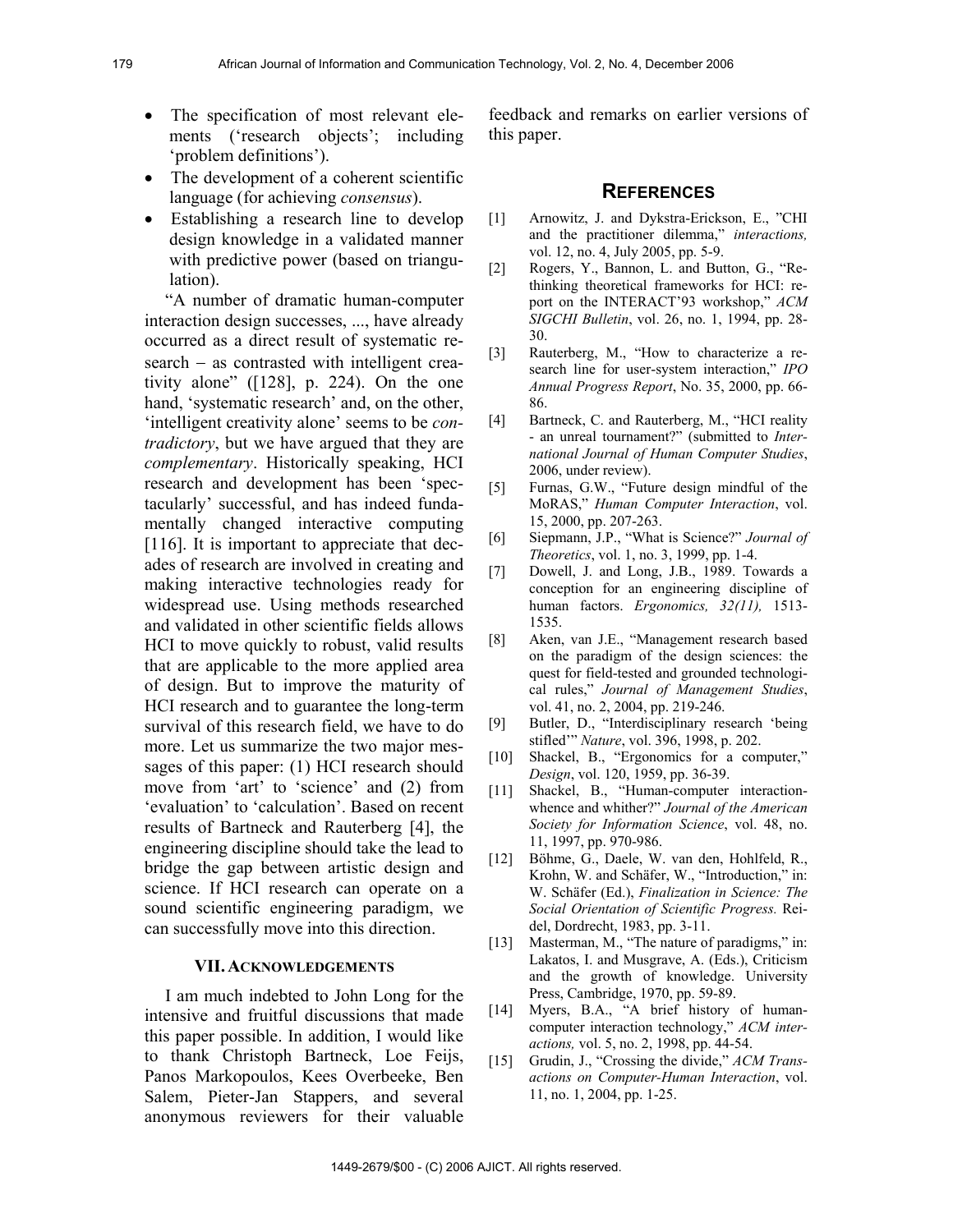- [16] Cakir, A. and Dzida, W., "International ergonomic HCI standards," in: M. Helander, T.K. Landauer and P. Prabhu (Eds.), *Handbook of Human-Computer Interaction.* North-Holland, Amsterdam, 1997, pp. 407-420.
- [17] Finkelstein, A. and Kramer, J., "Software engineering: a roadmap," in: A. Finkelstein (Ed.), *The Future of software engineering*. ACM, New York, 2000, pp. 3-24.
- [18] Hartson, H.R., "Human-computer interaction: interdisciplinary roots and trends," *The Journal of Systems and Software,* vol. 43, no. 2, 1998, pp. 103-118.
- [19] Hunt, A.D., *Radical user interfaces for realtime musical control*. Ph.D. Thesis, University of York, UK, 2000.
- [20] Clemmensen, T., "What happened to the psychology of human-computer interaction? A review of 17 years of research presented in one journal," in: Khalid, H.M., Lim, T.Y., and Lee, N.K. (Eds.), *Proceedings of SEAMEC 2003*, Kuching, 2003, pp. 266-273.
- [21] Newell, A. and Card, S.K., "The prospects for psychological science in Human-Computer Interaction," *Human-Computer Interaction,* vol. 1, no. 3, 1985, pp. 209-242.
- [22] Newell, A. and Card, S.K., "Straightening out softening up: response to Carroll and Campbell," *Human-Computer Interaction,* vol. 2, no. 3, 1986, pp. 251-267.
- [23] Czerwinski, M., Sears, A., Dringus, L. and Thomas, B.B., "Educating HCI practitioners: evaluating what industry needs and what academia delivers," in: *Proceedings of the Conference on Human Factors in Computing Systems, CHI 96*. ACM Press, 1996, p. 425.
- [24] Sutcliffe, A., "HCI theory on trial," in: *Proceedings of the Conference on Human Factors in Computing Systems, CHI 91*. ACM Press, 1991, pp. 399-401.
- [25] Sutcliffe, A., "On the effective use and reuse of HCI knowledge," *ACM Transactions on Computer-Human Interaction*, vol. 7, no. 2, 2000, pp. 197-221.
- [26] Ubink, J., Boegels, P., Henderson, A., van der Heiden, G., Minstrell, J., Noldus, L., Rauterberg, M., Thomas, A., van der Veer, G., Vredenburg, K. and Wong, W., "National and international frameworks for collaboration between HCI research and practice," in: *Proceedings of the Conference on Human Factors in Computing Systems, CHI 00*. ACM Press, 2000, p. 367.
- [27] Shneiderman, B., Card, S., Norman, D.A., Tremaine, M. and Waldrop, M.M., "CHI@20: fighting our way from marginality to power," in: *Proceedings of the Conference on Human Factors in Computing Systems, CHI 02*. ACM Press, 2002, pp. 688-691.
- [28] Newman, W., **"**A preliminary analysis of the products of HCI research, using pro forma abstracts," in: *Proceedings of the Conference on Human Factors in Computing Systems, CHI 94*. ACM Press, 1994, pp. 278-284.
- [29] Muller, M.J., Wharton, C., McIver, W.J. and Laux, L., "Towards an HCI research and practice agenda based on human needs and social responsibility," in: *Proceedings of the Conference on Human Factors in Computing Systems, CHI 97*. ACM Press, 1997, pp. 155-161.
- [30] Gaines, B., "HCI in the next millennium: supporting the world mind," in: M.A. Sasse and C. Johnson (Eds.), *Proceedings of Human-Computer Interaction, INTERACT 99,* IOS Press, 1999, pp. 18-30.
- [31] Whittaker, S., Terveen, L. and Nardi, B.A., "Let's stop pushing the envelope and start addressing it: a reference task agenda for HCI," *Human Computer Interaction*, vol. 15, 2000, pp. 75-106.
- [32] Howard, S., "User interface design and HCI," *ACM SIGCHI Bulletin*, vol. 27, no. 3, 1995, pp. 17-22.
- [33] Greenberg, S., "Teaching human computer interaction to programmers," *ACM interactions*, vol. 3, no. 4, 1996, pp. 62-76.
- [34] Kellog, W.A., Lewis, C. and Polson, P., "Introduction to this special issue on new agendas for human-computer interaction," *Human-Computer Interaction*, vol. 15, nos. 2-3, 2000, pp. 1-5.
- [35] Badham, R. and Ehn, P., "Tinkering with technology: human factors, work redesign, and professionals in workplace innovation," *Human Factors and Ergonomics in Manufacturing*, vol. 10, no. 1, 2000, pp. 61-82.
- [36] Zhang, P. and Dillon, A., "HCI and MIS: shared concerns," *International Journal of Human-Computer Studies*, vol. 59, 2003, pp. 397-402.
- [37] Kuhn, T.S., *The Structure of Scientific Revolutions*. University of Chicago Press, Chicago, 1962.
- [38] Kuhn, T.S., "Second thoughts on paradigms," in: F. Suppe (Ed.), *The Structure of Scientific Theories*. University of Illinois Press, Champaign, 1974, pp. 459-482.
- [39] Dorst, K., *Describing design: a comparison of paradigms*. PhD Thesis, Delft University of Technology, The Netherlands, 1997.
- [40] Bayazit, N., "Investigating design: a review of forty years of design research," *Design Issue*, vol. 20, no. 1, 2004, pp. 16-29.
- [41] Heidegger, M., "Sein und Zeit," in: E. Husserl (Ed.), *Jahrbuch der Philosophie und phänomenologischen Forschung, Volume VIII*. Niemeyer, Halle, 1927.
- [42] Winograd, T. and Flores, F., "Understanding and being," in: T. Winograd and F. Flores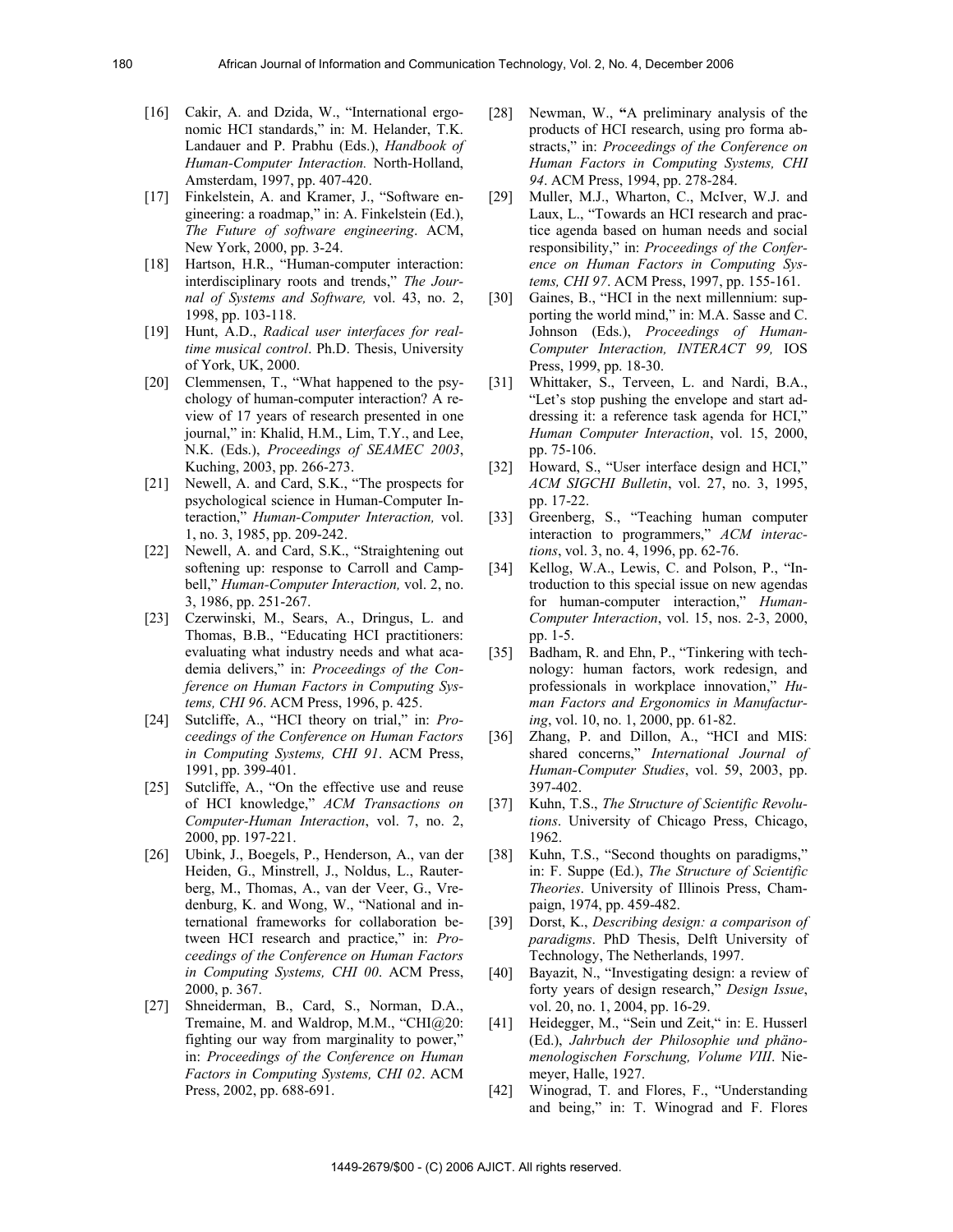(Eds.), *Understanding Computers and Cognition: A new Foundation for Design*. Ablex, Norwood, 1990, pp. 27-37.

- [43] Simon, H.A., *The sciences of the artificial.* MIT Press, Cambridge, 1969.
- [44] Buchanan, B., "Expert systems: working systems and the research literature," *Expert Systems,* vol. 3, no. 1, 1986, pp. 32-51.
- [45] Sarris, V., *Methodologische Grundlagen der Experimentalpsychologie I: Erkenntnisgewinnung und Methodik*. Uni-TB GmbH, Stuttgart, 1990.
- [46] Schön, D.A., *The reflective practitioner: how professionals think in action*. Basic Books, New York, 1983.
- [47] Sheldrake, R., *The presence of the past*. Times Books, 1988.
- [48] Dreyfus, H.L., *What Computers Still Can't Do: A Critique of Artificial Reason.* Cambridge: MIT Press, 1992 (3rd ed.).
- [49] Klemm, F., *A history of Western technology.* MIT Press, Cambridge, 1970.
- [50] Pylyshyn, Z., "Some remarks on the theorypractice gap," in: J.M. Carroll (Ed.), *Designing Interaction*. University Press, Cambridge, 1991, pp. 39-49.
- [51] Carroll, J.M. and Campbell, R.L., "Softening up hard science: reply to Newell and Card," *Human-Computer Interaction,* vol. 2, 1986, pp. 227-249.
- [52] Ehn, P., *Work-oriented design of computer artifacts*. Stockholm: Arbetslivscentrum, 1988.
- [53] Lim, K.Y. and Long, J.B., *The MUSE method for usability engineering*. University Press, Cambridge, 1994.
- [54] Paternò, F., *Model-Based Design and Evaluation of Interactive Applications*. Springer-Verlag, Berlin, 1999.
- [55] Kantowitz, B.H. and Sorkin, R.D., "Allocation of functions," in: G. Salvendy (Ed.), *Handbook of Human Factors*. John Wiley & Sons, Chichester, 1987, pp. 355-369.
- [56] Bush, V., "As we may think," *The Atlantic Monthly,* no. 176, 1945, pp. 101-108.
- [57] Baecker, R.M. and Buxton, W.A.S. (Eds.), *Readings in Human-Computer Interaction: a multidisciplinary approach*. Morgan Kaufmann, San Mateo, 1987.
- [58] Rauterberg, M., Mauch, T. and Stebler, R., "The digital playing desk: a case study for augmented reality," in: K. Tanie (Ed.), *Proceedings of the 5th IEEE International Workshop on Robot and Human Communication, ROMAN 96.* IEEE, Piscataway, 1996, pp. 410- 415.
- [59] Barnard, P. and Harrison, M., "Towards a framework for modelling human-computer interactions," in: J. Gornostaev (Ed.), *Proceedings of the East-West International Conference*

*on Human-Computer Interaction, EWHCI 92.* Moscow, 1992, pp. 189-196.

- [60] Green, T.R.G., Davies, S.P. and Gilmore, D.J., "Delivering cognitive psychology to HCI: The problem of common language and of knowledge transfer," *Interacting with Computers,*  vol. 8, no. 1, 1996, pp. 89-111.
- [61] Nickerson, R.S. and Landauer, T.K., "Humancomputer interaction: background and issues," in: M. Helander, T.K. Landauer and P. Prabhu (Eds.), *Handbook of Human-Computer Interaction*. North-Holland, Amsterdam, 1997, pp. 3-31.
- [62] Rauterberg, M., "Usability evaluation: An empirical validation of different measures to quantify interface attributes," in: T. Sheridan (Ed.), *Analysis, Design and Evaluation of Man-Machine Systems*, *Volume 2*. Pergamon, Oxford, 1995, pp. 467-472.
- [63] Neisser, U., *Cognition and reality: principles and implications of cognitive psychology*. W.H. Freeman, San Francisco, 1976.
- [64] Suchman, L.A., *Plans and situated actions: the problem of human-machine communication.* University Press, Cambridge, 1987.
- [65] Hacker, W., "Activity: a fruitful concept in industrial psychology," in: M. Frese and J. Sabini (Eds.), *Goal Directed Behavior: The Concept of Action in Psychology.* Lawrence Erlbaum, Hillsdale, 1985, pp. 262-284.
- [66] Kuutti, K., "Activity theory as a potential framework for human-computer interaction research," in: B.A. Nardi (Ed.), *Context and Consciousness*. MIT Press, London*,* 1996, pp. 17-44.
- [67] Nardi, B.A., "Studying context: A comparison of activity theory, situated action model, and distributed cognition," in: B.A. Nardi (Ed.), *Context and Consciousness: Activity Theory and Human-Computer Interaction,* MIT Press, Cambridge, 1996, pp. 67-102.
- [68] Flor, N.V. and Hutchins, E.L., "Analyzing distributed cognition in software teams: A case study of team programming during perfective software maintenance," in: J. Koenemann-Belliveau, T.G. Moher and S.P. Robertson (Eds.), *Proceedings of the Fourth Annual Workshop on Empirical Studies of Programmers, ESP 91*. Ablex Publishing, Westport, 1991, pp. 36-59.
- [69] Leont'ev, A.N., "The problem of activity in psychology," *Soviet Psychology,* vol. 13, no. 2, 1974, pp. 4-33.
- [70] Kuhn, T.S., "The essential tension: tradition and innovation in scientific research," in: C.W. Taylor (Ed.), *The Third University of Utah Research Conference on the Identification of Scientific Talent.* University of Utah Press, Salt Lake City, 1959, pp. 162-174.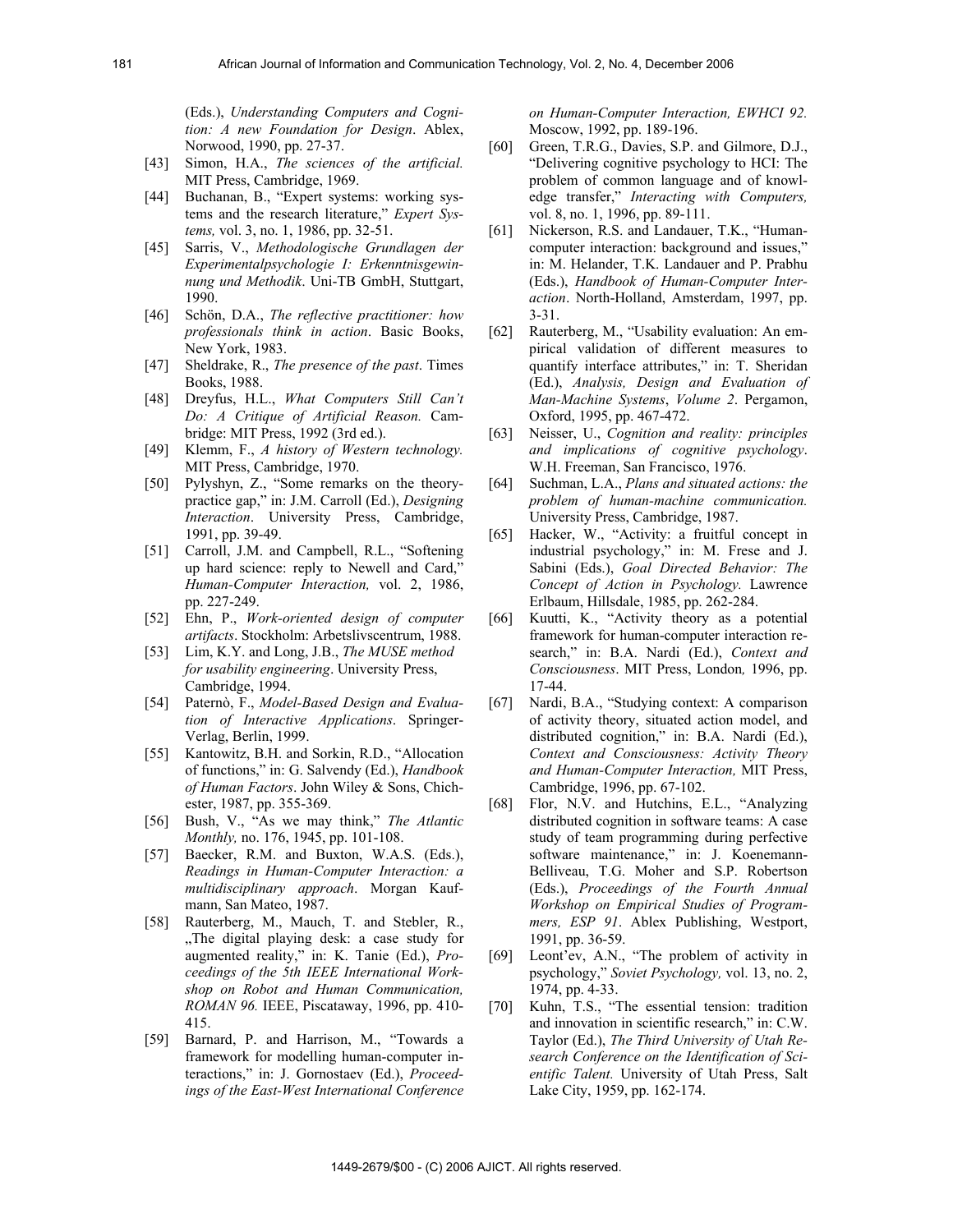- [71] Rauterberg, M. and Szabo, K., "A design concept for N-dimensional user interfaces," in: *Proceedings of the 4th International Conference on Interface to Real & Virtual Worlds*. EC 2 & Cie, Paris, 1995, pp. 467-477.
- [72] Sikorski, M., *A framework for developing the on-line HCI dictionary*. Technical Report, Technical University of Gdansk, Poland, 2002.
- [73] Shneiderman, B., *Designing the user interface: strategies for effective human-computer interaction.* Addison-Wesley, Reading, 87.
- [74] Mayhew, D.J., *Principles and guidelines in software user interface design*. Prentice Hall, Englewood Cliffs, 1992.
- [75] Fox, E.A. (Ed.), *Resources in Human-Computer Interaction*. ACM, New York, 1990.
- [76] Helander, M., Landauer, T.K. and Prabhu, P. (Eds.), *Handbook of human-computer interaction*. North-Holland, Amsterdam, 1997.
- [77] Jacko, J.E. and Sears, E. (Eds.), *The humancomputer interaction handbook*. Lawrence Erlbaum, 2003.
- [78] Vet, J.H.M. de and Ruyter, B.E.R. de, "An inventory of interaction styles," *IPO Report No. 1113*, Eindhoven University of Technology, 1996.
- [79] Card, S.K., Moran, T.P. and Newell, A., *The Psychology of Human-Computer Interaction*. Lawrence Erlbaum, London, 1983.
- [80] Green, T.R.G., "Cognitive dimensions of notations," in: A. Sutcliffe and L. Macaulay (Eds.), *People and Computers V.* University Press, Cambridge, 1989, pp 443-460.
- [81] Buckingham Shum, S. and Hammond, N., "Transferring HCI modelling and design techniques to practitioners: a framework and empirical work," in: G. Cockton, S. Draper and G. Weir (Eds.), *People and Computers IX: Proceedings of BCS HCI'94*, University Press, Cambridge, 1994, pp. 21-36.
- [82] Dix, A., "Formal methods: an introduction to and overview of the use of formal methods in HCI," in: A. Monk and N. Gilbert (Eds.), *Perspectives on HCI: diverse approaches*. Academic Press, London, 1995, pp. 9-43.
- [83] Cugola, G., Di Nitto, E., Fuggetta, A. and Ghezzi, C., "A framework for formalizing inconsistencies and deviations in humancentered systems," *ACM Transactions on Software Engineering and Methodology*, vol. 5, no. 3, 1996, pp. 191-230.
- [84] Rauterberg, M., "An empirical validation of four different measures to quantify user interface characteristics based on a general descriptive concept for interaction points," in: *Proceedings of IEEE Symposium and Workshop on Engineering of Computer-Based Systems*. IEEE Computer Society Press, Los Alamitos, 1996, pp. 435-441.
- [85] Gupta, S., "Avoiding ambiguity," *Nature*, vol. 412, 2001, p. 589.
- [86] Khazaei, B. and Roast, C., "The usability of formal specification representations," in: G. Kadoda (Ed.), *Proceedings of the 13th Annual Workshop of the Psychology of Programming Interest Group – PPIG 2001*, Bournemouth University, 2001, pp. 305-310.
- [87] Ng, K.B., "Toward a theoretical framework for understanding the relationship between situated action and planned action models of behavior in information retrieval contexts: contributions from phenomenology," *Information Processing and Management*, vol. 38, 2002, pp. 613-626.
- [88] Habermas, J., *Theorie des kommunikativen Handelns*, *Volumes 1 and 2*. Suhrkamp Verlag, Frankfurt am Main, 1981.
- [89] Floyd, C., "Human questions in computing science," in: C. Flyod, H. Zullighoven, R. Budde and R. Keil-Slawik (Eds.), *Software development and reality construction*. Springer, Berlin, 1992, pp. 15-27.
- [90] Kuutti, K. and Bannon, L., "Searching for unity among diversity: exploring the 'interface' concept," in: *Proceedings of the conference on Human Factors in Computing Systems, INTERCHI 93*. IFIP & ACM, New York, 1993, pp. 263-268.
- [91] Rasmussen, J., Pejtersen, A., and Goodstein, L.P., *Cognitive systems engineering.* Wiley, New York, 1994.
- [92] Olson, G.M. and Olson, J.S., "Distance matters," *Human-Computer Interaction*, vol. 15, 2000, pp. 139-178
- [93] De Souza, C. S., Barbosa, S. D., and Prates, R. O, "A semiotic engineering approach to HCI," in: *Extended Abstracts on Human Factors in Computing Systems, CHI 01*. ACM Press, 2001, pp. 55-56.
- [94] Bacon, C.J. and Fitzgerald, B., "A systematic framework for the field of information system," *The DATA BASE for Advances in Information Systems*, vol. 32, no. 2, 2001, pp. 46- 67.
- [95] Harris, J. and Henderson, A., "A better mythology for system design," in: *Proceedings of the Conference on Human Factors in Computing Systems, CHI 99*. ACM Press, 1999, pp. 88-95.
- [96] Rozanski, E.P. and Haake, A.R., "The many facets of HCI," in: *Proceeding of the 4th Conference on Information Technology Education*. ACM Press, 2003, pp. 180-185.
- [97] Santos, P.J., Kiris, E.O. and Coyle, C.L., "Designing as the world turns," in: *Proceedings of the conference on Designing Interactive Systems DIS 97*. ACM Press, 1997, pp. 315-321.
- [98] Humphrey, W.S., *Managing the Software Process*. Addison-Wesley, London, 1990.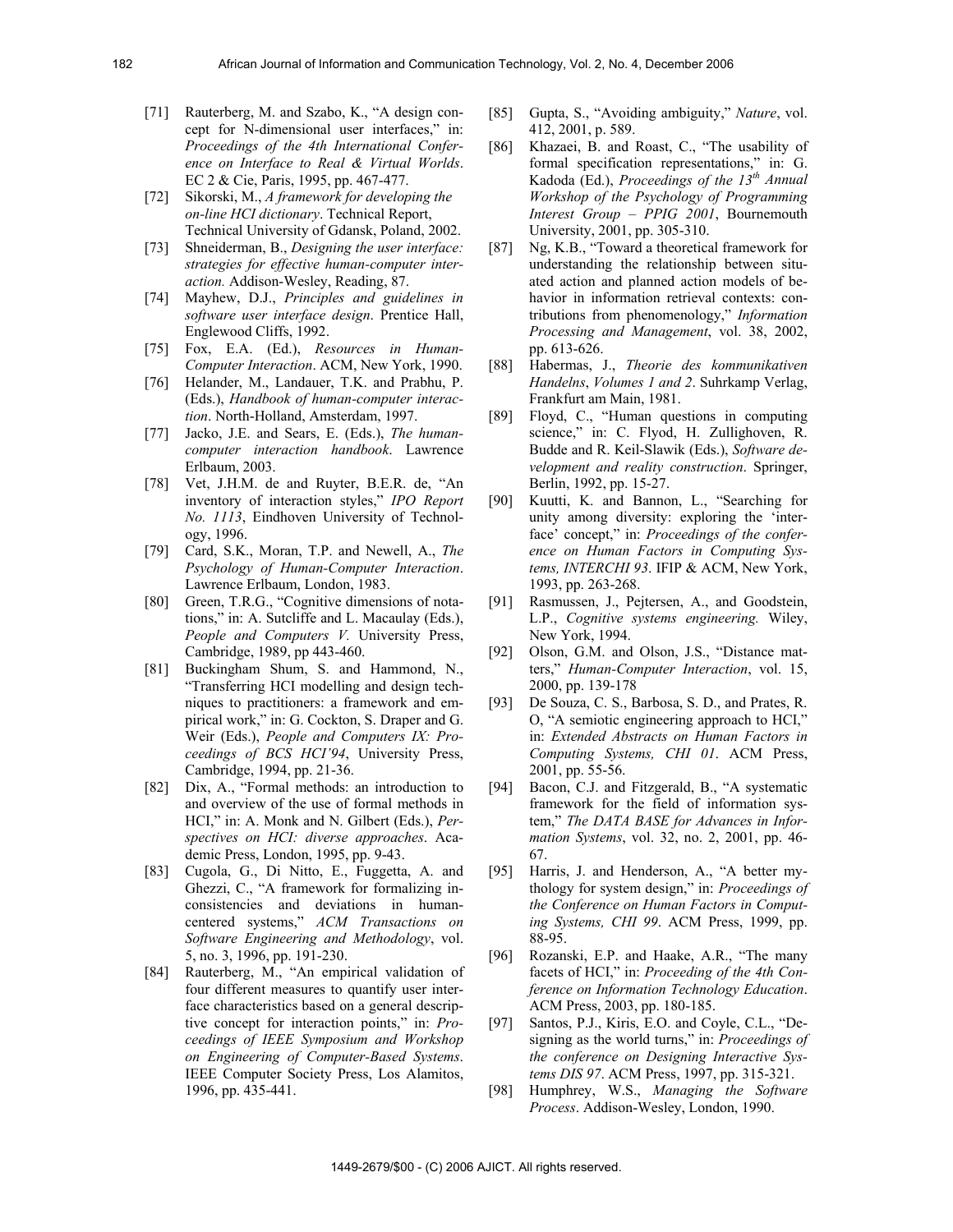- [99] Mackay, W.E. and Fayard, A.L., "HCI, natural science and design: a framework for triangulation across disciplines," in: *Proceedings of the conference on Designing Interactive Systems: processes, practices, methods, and techniques*. ACM Press, 1997, pp. 223-234.
- [100] Wickens, C.D., Lee, J., Liu, Y. and Becker, S.G., *An introduction to human factors engineering*. Pearson Education International, New Jersey, 2004.
- [101] Henderson, A., "A development perspective on interface, design, and theory," in: J.M. Carroll (Ed.), *Designing Interaction*, University Press, Cambridge, 1991, pp. 254-285.
- [102] Gram, C. and Cockton, G. (Eds.), *Design principles for interactive software*. Chapman & Hall, London, 1996.
- [103] Mayhew, D.J., *The usability engineering lifecycle*. Morgan Kaufmann, San Francisco, 1999.
- [104] Carroll, J.M. and Kellogg, W.A., "Artifacts as theory nexus: hermeneutics meets theorybased design," in: K. Bice and C. Lewis (Eds.), *Proceedings of the Conference on Human Factors in Computing Systems, CHI 89*. ACM Press, 1989, pp. 7-14.
- [105] Wesson, J., Kock, G. d. and Warren, P., "Designing for usability: a case study," in: *Proceedings of the IFIP TC13 International Conference on Human-Computer Interaction INTERACT'97*. S. Howard, J. Hammond, and G. Lindgaard, Eds. IFIP Conference Proceedings, vol. 96. Chapman & Hall Ltd., London, UK, 1997, pp. 31-38.
- [106] Pauws, S., *Music and choice: adaptive systems and multimodal interaction*. PhD Thesis, Eindhoven University of Technology, The Netherlands, 2000.
- [107] Sutcliffe, A. and McDermott, M., "Integrating methods of Human-Computer Interface design with structured systems development," *International Journal of Man-Machine Studies,* vol. 34, 1991, pp. 631-655.
- [108] Sutcliffe, A. and Wang, I., "Integrating Human-Computer Interaction with Jackson System Development," *The Computer Journal,* vol. 34, no. 2, 1991, pp. 132-142.
- [109] Lieberman, H., *The tyranny of evaluation,*  2003. Retrieved on September 28, 2006 from http://web.media.mit.edu/~lieber/Misc/Tyrann y-Evaluation.html
- [110] Kumar, R., *Research methodology: a step-bystep guide for beginners*. Sage, London, 96.
- [111] Lyman, H.B., *Test scores and what they mean*. Allyn and Bacon, Boston, 1998 ( $6<sup>th</sup>$  edition).
- [112] Corbetta, P., *Social research: theory, methods and techniques*. Sage, London, 2003.
- [113] Gray, D.E., *Doing research in the real world*. Sage, London, 2004.
- [114] Nielsen, J., *Usability engineering*. Academic Press, London, 1993.
- [115] Trætteberg, H., *Model-based User Interface Design*. PhD-Thesis, Norwegian University of Science and Technology, Norway, 2002.
- [116] Myers, B.A., Hollan, J. and Cruz, I. *et al.*, "Strategic directions in human-computer interaction," *ACM Computing Surveys*, vol. 28, no. 4, 1996, pp. 794-809.
- [117] Faiola, A., "The Copernican shift: HCI education and the design enterprise," in: Jacko, J. and Stephanidis, C. (Eds.), *Human-Computer Interaction - Ergonomics and User Interfaces*, vol. 1. Lawrence Erlbaum, 2003, pp. 326-330.
- [118] Lindgaard, G., "Making the business our business: one path to value-added HCI," *ACM interactions*, vol. 11, no. 3, 2004, pp. 11-17.
- [119] Bias, R.G. and Mayhew, D.J. (Eds.), *Cost-Justifying Usability.* London: Academic Press, 1994.
- [120] Hix, D. and Hartson, R., *Developing User Interfaces*. John Wiley & Sons, Chichester, 1993.
- [121] Carroll, J.M., Kellogg, W.A. and Rosson, M.B., "The task-artifact cycle," in: J.M. Carroll (Ed.), *Designing Interaction*. Cambridge University Press, 1991, pp. 74-102.
- [122] Boehm, B.W., Gray, T. and Seewaldt, T., "Prototyping versus specifying: A multi project experiment," *IEEE Transactions on Software Engineering*, vol. SE-10, no. 3, 1981, pp. 224-236.
- [123] Long, J.B., "Specifying relations between research and the design of human-computer interactions," in: S. Howard, J. Hammond and G. Lindgaard (Eds.), *Proceedings of IFIP TC.13 International Conference on Human-Computer Interaction, INTERACT 97.* Chapman & Hall, 1997, pp. 188-195.
- [124] Middlemass, J., Stork, A. and Long, J., "Successful case study and partial validation of MUSE, a structured method for usability engineering," in: M.A. Sasse and C. Johnson (Eds.), *Proceedings of the IFIP International Conference on Human-Computer Interaction INTERACT 99.* IOS Press, Amsterdam, 1999, pp. 399-407.
- [125] Sackman, H., *Man-computer problem solving: experimental evaluation of time-sharing and batch processing*. Auerbach, Princeton, 1970.
- [126] Monk, A., "Empirical evaluation of user interfaces," in: R.M. Baecker and W.A.S. Buxton (Eds.), *Readings in Human-Computer Interaction: A Multidisciplinary Approach*. Morgan Kaufmann, 1987, pp. 135-137.
- [127] Kirakowski, J. and Corbett, M., *Effective methodology for the study of HCI*. North-Holland, Amsterdam, 1990.
- [128] Landauer, T.K., "Behavioral research methods in human-computer interaction," in: M. He-